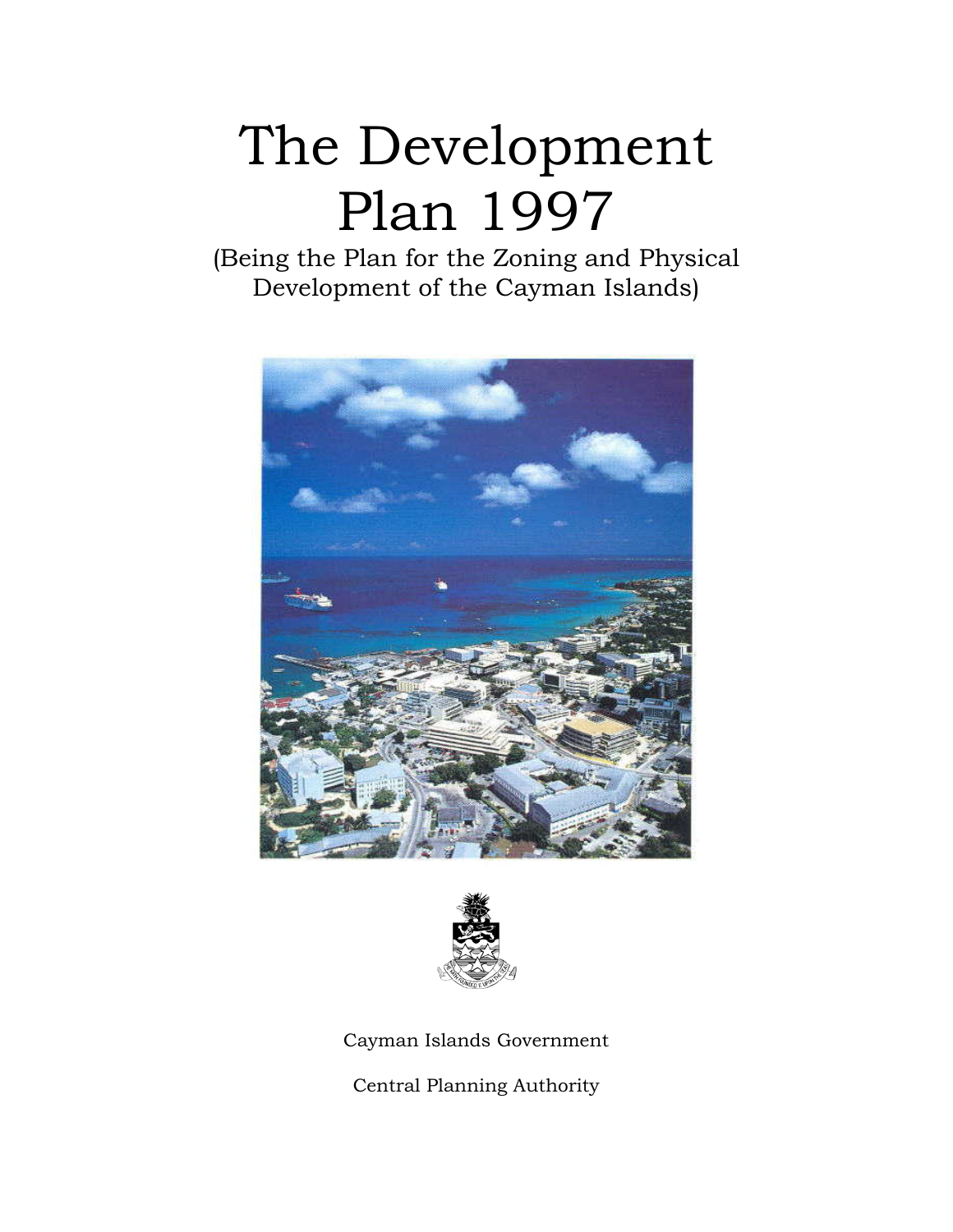# The Development Plan 1997

(Being the Plan for the Zoning and Physical Development of the Cayman Islands)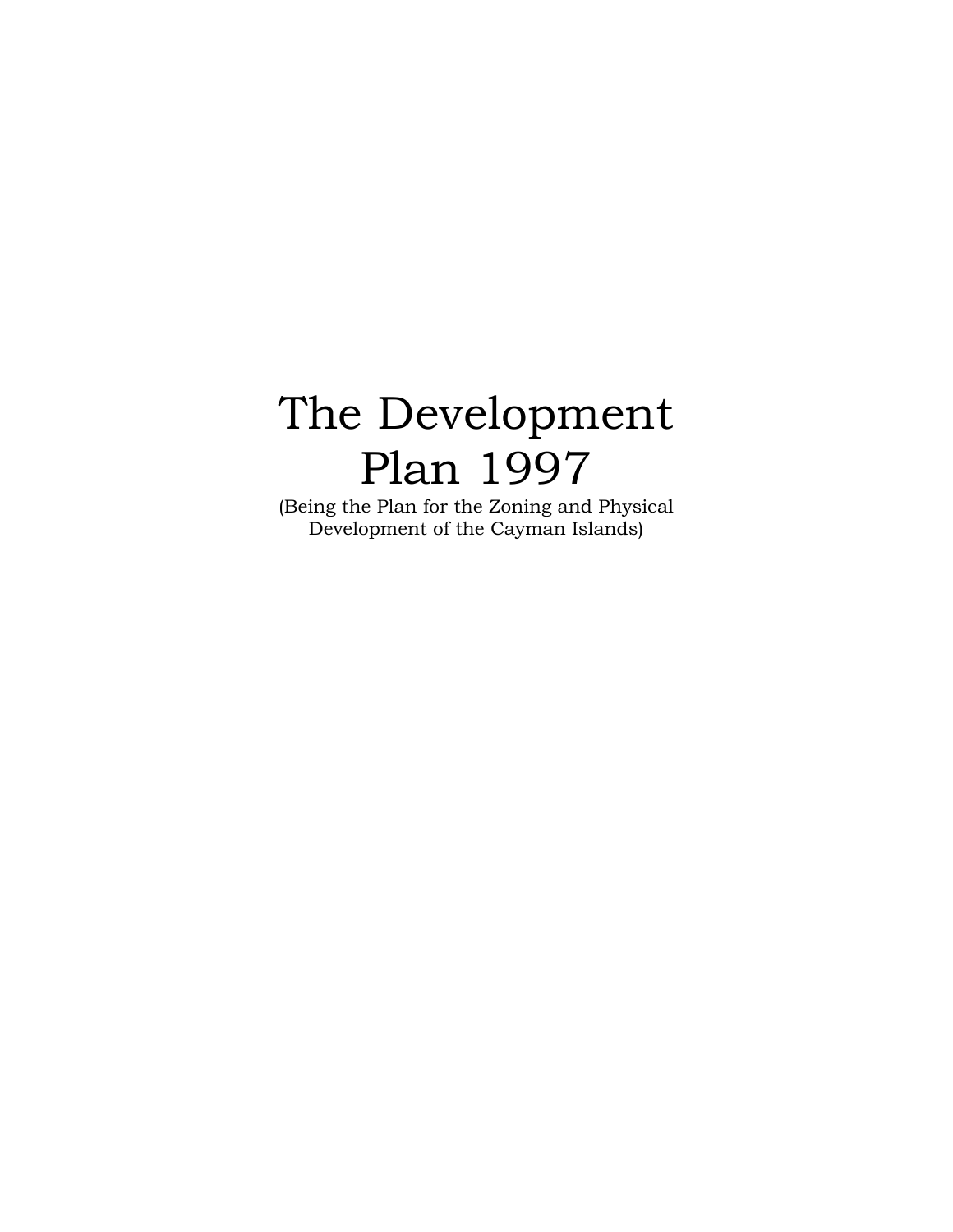In exercise of the powers conferred upon the Central Planning Authority by the Executive Council under Section 7 of the *Development and Planning Law (1995 Revision*), the following development plan containing alterations and additions to and omissions from the original Development Plan is hereby made further to the studies, surveys and public consultations which have been carried out.

- (1) This document shall be known as the Development Plan 1997 (hereinafter called the "Plan") and amends, supercedes and replaces all previous development plans (with the new 1997 provisions in bold print and the old 1977 unchanged in light print). This Plan has been prepared for the purpose of regulating the development and use of land in the Cayman Islands, and applies to all of the Cayman Islands except -
	- (a) The control of development in Cayman Brac described in Regulation 32 (1) and (3) of the Development and Planning Regulations 1995 (Appendix 1 of the Planning Statement for the Cayman Islands 1997 herein enclosed); and
	- (b) The control of development in Little Cayman described in Regulation 32 (2) and (3) of the Development and Planning Regulations 1995 (Appendix 2 of the Planning Statement for the Cayman Islands 1997 herein enclosed).

The development guidelines for Cayman Brac and Little Cayman will be reviewed and updated after the commencement day of this plan.

- (2) The Plan consists of
	- (a) This document which constitutes the written statement as called for by Section  $6(1)(a)(b)(c)$  of the Law; and
	- (b) The zoning map attached hereto which shall be deposited with the Governor in accordance with the law.
- (3) Subject to Section 8 of the Law
	- (a) The Planning Statement for the Cayman Islands 1977 is superceded and replaced by the Planning Statement for the Cayman Islands 1997; and
	- (b) The 1977 zoning maps are superceded and replaced by the 1997 zoning maps with zoning overlays.
- (4) As provided for in Regulation 5 (3) of the *Development and Planning Regulations (1995 Revision*), those regulations are read with and interpreted having regard to the Development Plan provided that where there is a conflict between those regulations and this Planning Statement, the regulations shall prevail.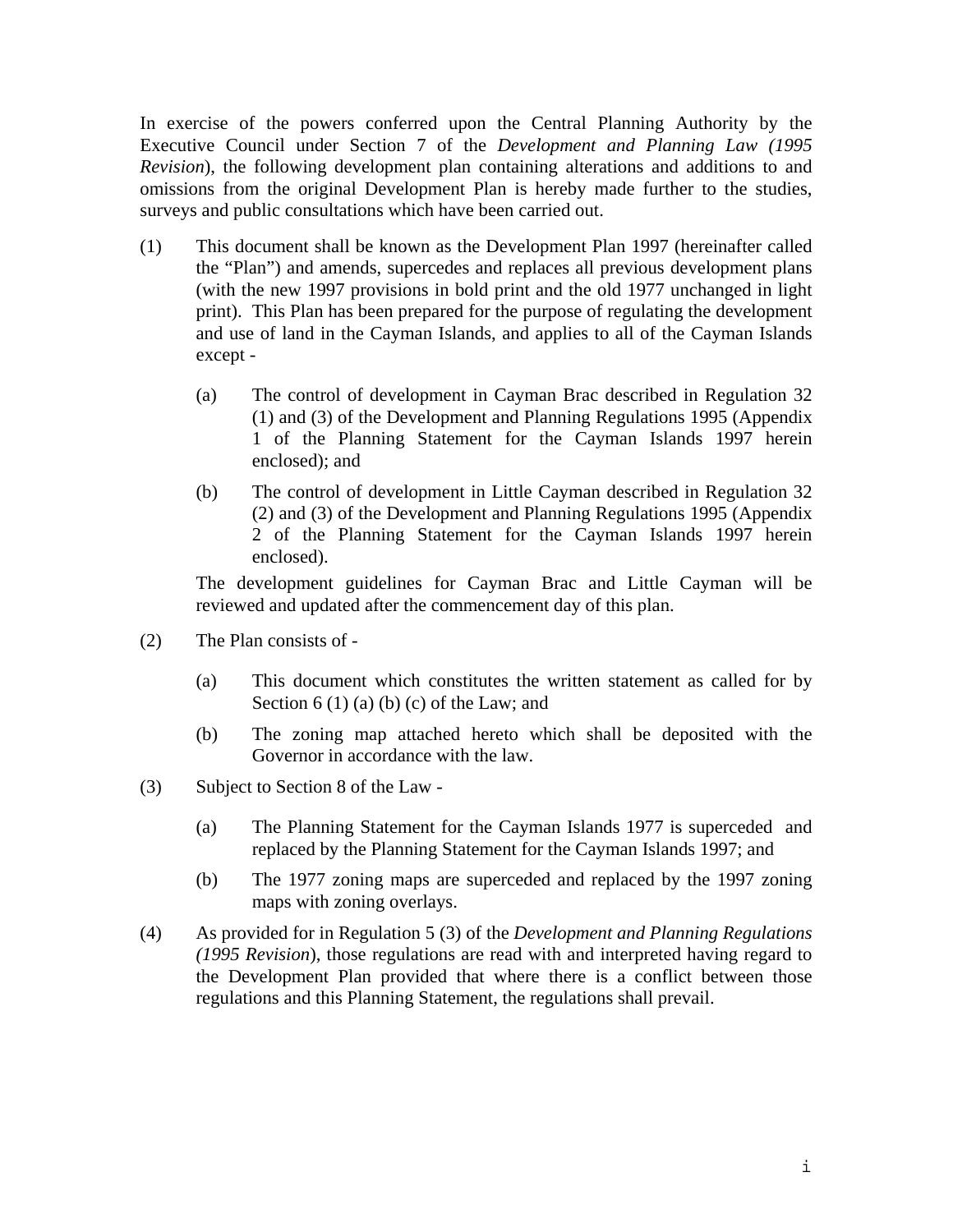# **THE DEVELOPMENT PLAN 1997 FOR THE CAYMAN ISLANDS**

#### **PLANNING STATEMENT**

#### **CONTENTS PAGE**

**PART 1 BACKGROUND**

| 1.1<br>1.2<br>1.3<br>1.4 | Introduction<br>Objectives<br>Strategy<br>Structure of the Plan | $\mathbf{1}$<br>$\overline{c}$<br>$\frac{2}{3}$ |
|--------------------------|-----------------------------------------------------------------|-------------------------------------------------|
| PART <sub>2</sub>        | PLANNING CONSIDERATIONS                                         |                                                 |
| 2.1                      | <b>Population Trends</b>                                        | 5                                               |
| 2.2                      | Land availability                                               | 5                                               |
| 2.3                      | Ecology                                                         | 5                                               |
| 2.4                      | Fresh water supplies                                            | $\boldsymbol{6}$                                |
| 2.5                      | Sewerage and sewage disposal.                                   | $\boldsymbol{6}$                                |
| 2.6                      | <b>Other Material Considerations</b>                            | $\overline{7}$                                  |
| PART <sub>3</sub>        | <b>PLANNING POLICY</b>                                          |                                                 |
| 3.01                     | Residential development zones                                   | 8                                               |
| 3.02                     | Commercial development zones                                    | 8                                               |
| 3.03                     | Beach Resort/Residential development zones                      | 10                                              |
| 3.04                     | Tourism development zone                                        | 10                                              |
| 3.05                     | Institutional development zones                                 | 10                                              |
| 3.06                     | Industrial development zones                                    | 10                                              |
| 3.07                     | Public Open Space zones                                         | 11                                              |
| 3.08                     | <b>Mangrove Buffer zones</b>                                    | 12                                              |
| 3.09                     | Agricultural/Residential zones                                  | 12                                              |
| 3.10                     | Scenic Coastline zones                                          | 12                                              |
| 3.11                     | Historic Overlay zone                                           | 13                                              |
| 3.12                     | Land above water lenses                                         | 13                                              |
| 3.13                     | <b>National and Community Parks</b>                             | 13                                              |
| 3.14                     | Road Requirements                                               | 13                                              |
| 3.15                     | Subdivision of land                                             | 14                                              |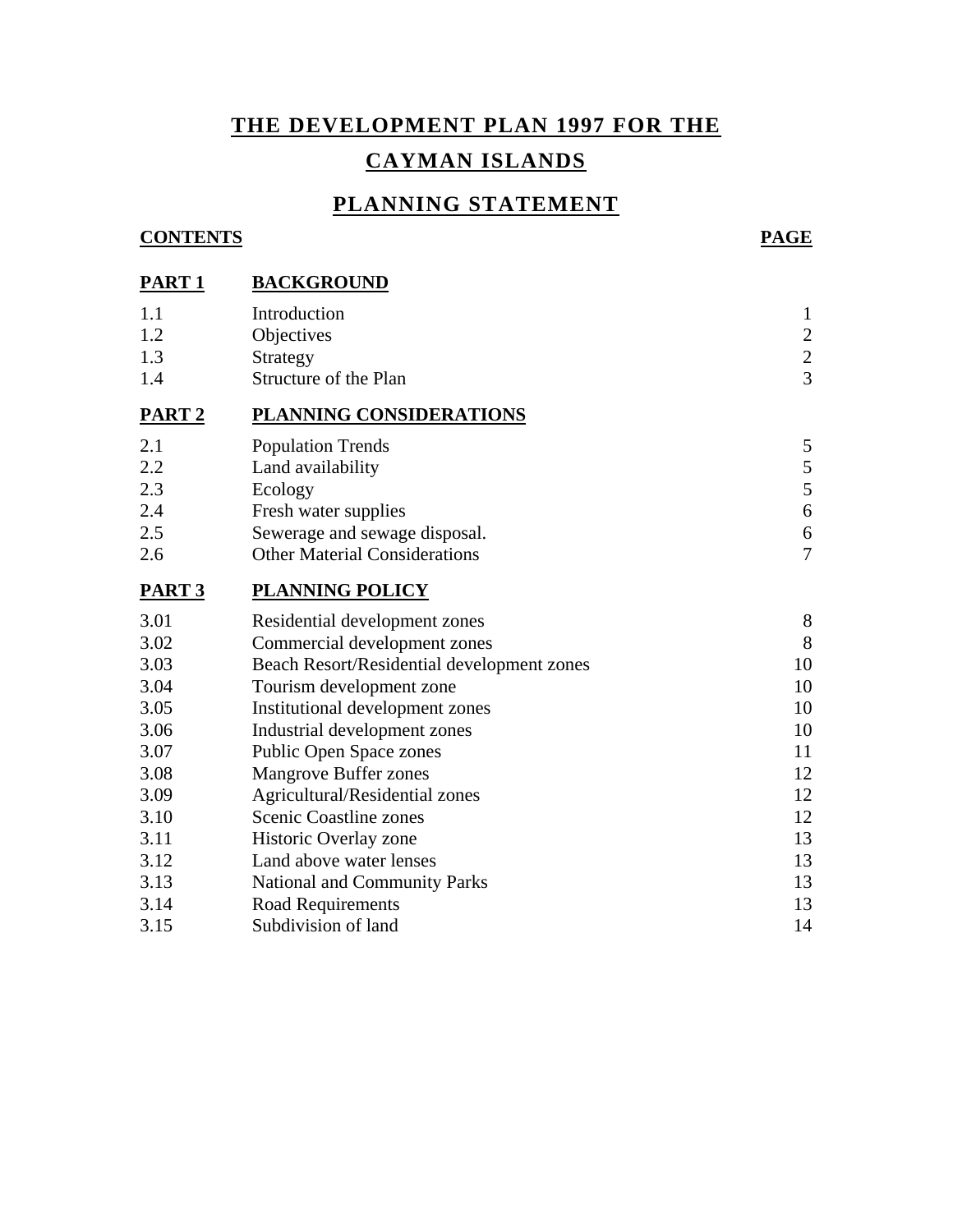### **LIST OF APPENDICES**

| Appendix 1 | THE DEVELOPMENT PLAN 1977 - Guidelines for Development<br>Control in Cayman Brac   |  |
|------------|------------------------------------------------------------------------------------|--|
| Appendix 2 | THE DEVELOPMENT PLAN 1977 - Guidelines for Development<br>Control in Little Cayman |  |
| Appendix 3 | Provisions for Environmental Impact Statement - Content<br>Requirements            |  |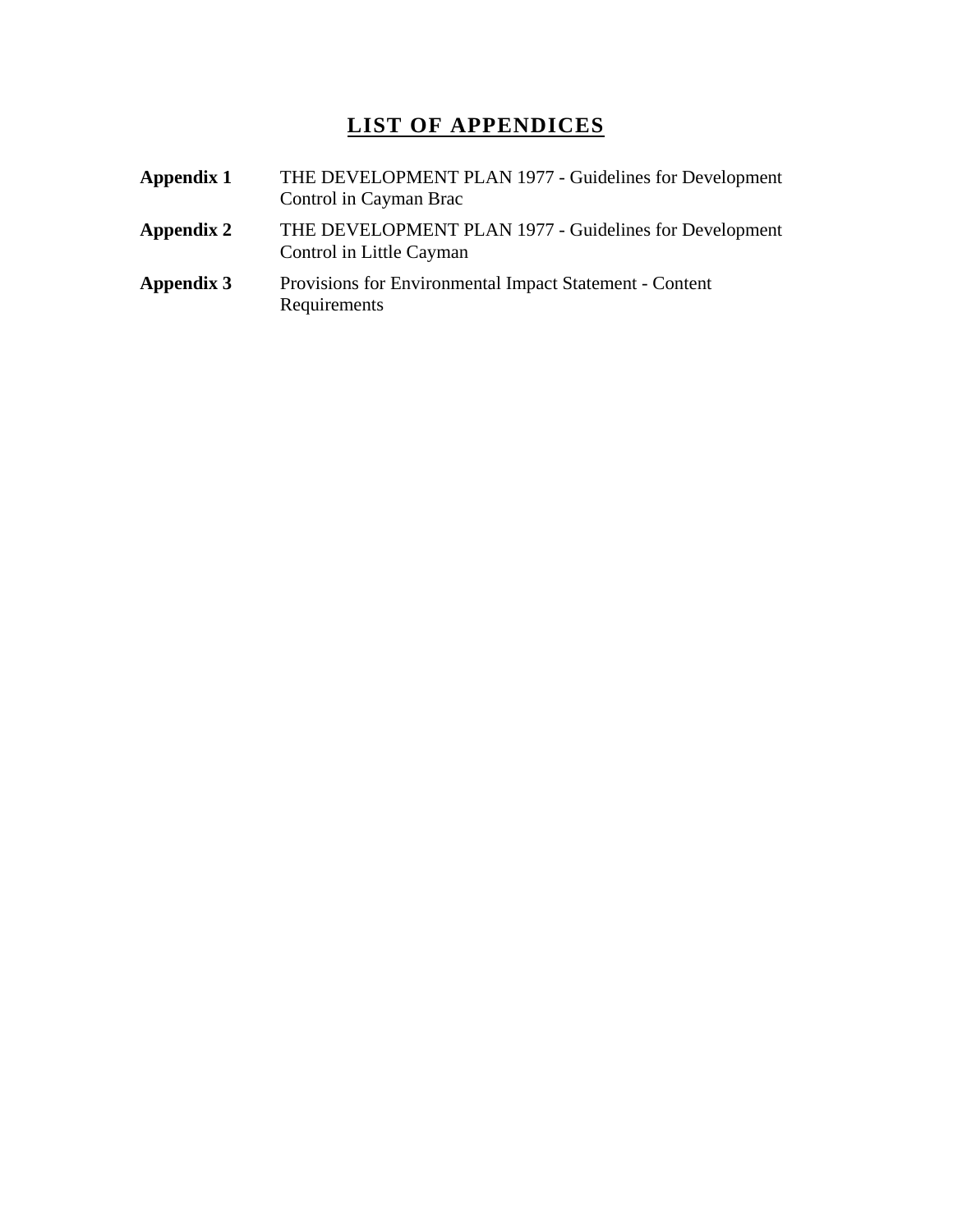# **DEVELOPMENT PLAN FOR THE CAYMAN ISLANDS PLANNING STATEMENT**

#### PART 1 BACKGROUND

#### **1.1 INTRODUCTION**

This statement is formulated under the Development and Planning Law, 1971 (1995 Revision).

In May 1991, the review of the Development Plan 1977 commenced pursuant to section 7 (1), Development and Planning Law (1995 Revision). To broaden the scope of public involvement a Development Plan Review Committee and committees for each of Grand Cayman's five (5) electoral districts were formed. The Development Plan Review Committee was the liaison unit between the Central Planning Authority and the District Review Committees.

Between May 1991 and December 1993, the Authority and the District Review Committees held numerous meetings to seek public input for the exercise. To reach as wide an audience as possible, public meetings were held in each of the districts, questionnaires were distributed to the public, and discussions were held with the essential utility providers (Caribbean Utilities Company Limited, Cable & Wireless, Water Authority and Cayman Water Company Ltd.) and Government departments.

As a result of this information sharing exercise the CPA accepted the *Fourth Draft* of the proposed amendments in December 1993 and put a plan on public display for two months, starting in December 1994. This period was extended by another month to allow additional public input. By the end of the three month public comment period, 313 objections and representations were received.

In late March 1995, the CPA started reviewing all the objections and representations as well as rezone applications that were previously refused. Three Tribunals were formed to expedite the process. By October 1995, the CPA had submitted the reports to the Ministry of Education and Planning, for transmission to the Development Plan Tribunals. The Development Plan Tribunals held hearings from January until July 1996, after each person who had made representations was afforded at least 28 days notice of the hearing. The Tribunals submitted their reports between June 1996 and March 1997.

The Tribunals' reports were submitted to the CPA during three meetings in April 1997. After careful consideration and deliberations during these meetings, as well as those in May and June 1997, The Development Plan 1997 was prepared.

The Development Plan 1997 still incorporates some of the guiding principles of the Development Plan 1977 as well as the Development Guidelines for development in Cayman Brac and Little Cayman (Appendices 1 and 2). The Plan is still intended to reflect the heritage and aspirations of the Islands - their self reliance, their seafaring, their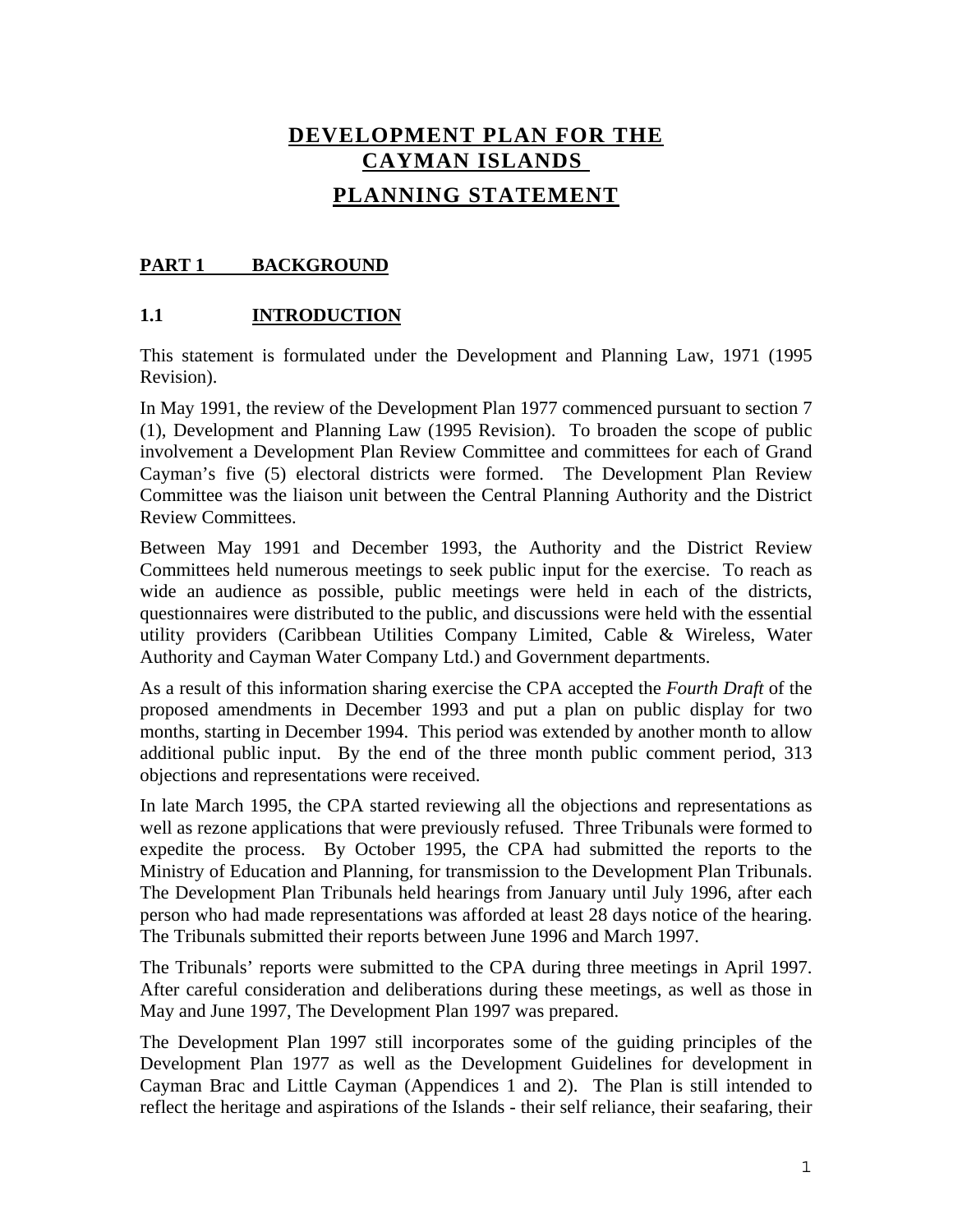free enterprise and land ownership interests. The Plan is still intended to take the form of practical guidelines to be applied with flexibility, understanding and commonsense by the Authority.

#### **Further Future Amendments**

Three new zones ( Environmentally Sensitive, Environmentally Protected, and Neighborhood Tourism) recommended by one of the Development Plan Tribunals and the road reserves were not published in the 1994 Draft Plan and the public had no opportunity to make objections and representations on the said three zones in accordance with Section 8 of the *Development and Planning Law (1995 Revision*). The Executive Council intends, under the provision of the Law, to require the Authority to carry out a fresh survey of the said three zones and the road reserves.

#### **1.2 OBJECTIVES**

The general aim of the plan is to maintain and enhance the quality of life in the Cayman Islands by effectively directing development so as to safeguard the economic, cultural, social and general welfare of the people, and subject thereto the environment.

The primary objective of the Development Plan is to maintain and enhance the Cayman Islands and the well-being and prosperity of its people subject thereto its environmental character. It is intended to define and develop a planning strategy for the Islands which is flexible enough in concept and implication to accommodate individual requirements, special circumstances and changing conditions. A secondary objective of the Planning Statement is to provide for and encourage better coordination and co-operation among all interested entities, be they private or public.

#### **1.3 STRATEGY**

The policies which collectively are intended to achieve the objectives may be summarized by the following guiding strategies:

- (a) to accommodate the present and future population of the Cayman Islands to the best advantage having regard to the quality of life and the economic well-being of the people and to their individual requirements;
- (b) to maintain and encourage the further development of the tourist and financial industries;
- (c) to encourage and improve the commercial areas of the Island:
- (d) to preserve the natural assets of the Island for their value in protection from the elements and their natural beauty;
- (e) to maintain and improve the internal and external communications systems of the Island;
- (f) to minimize road traffic congestion in the Island by the introduction of prudent transportation planning initiatives;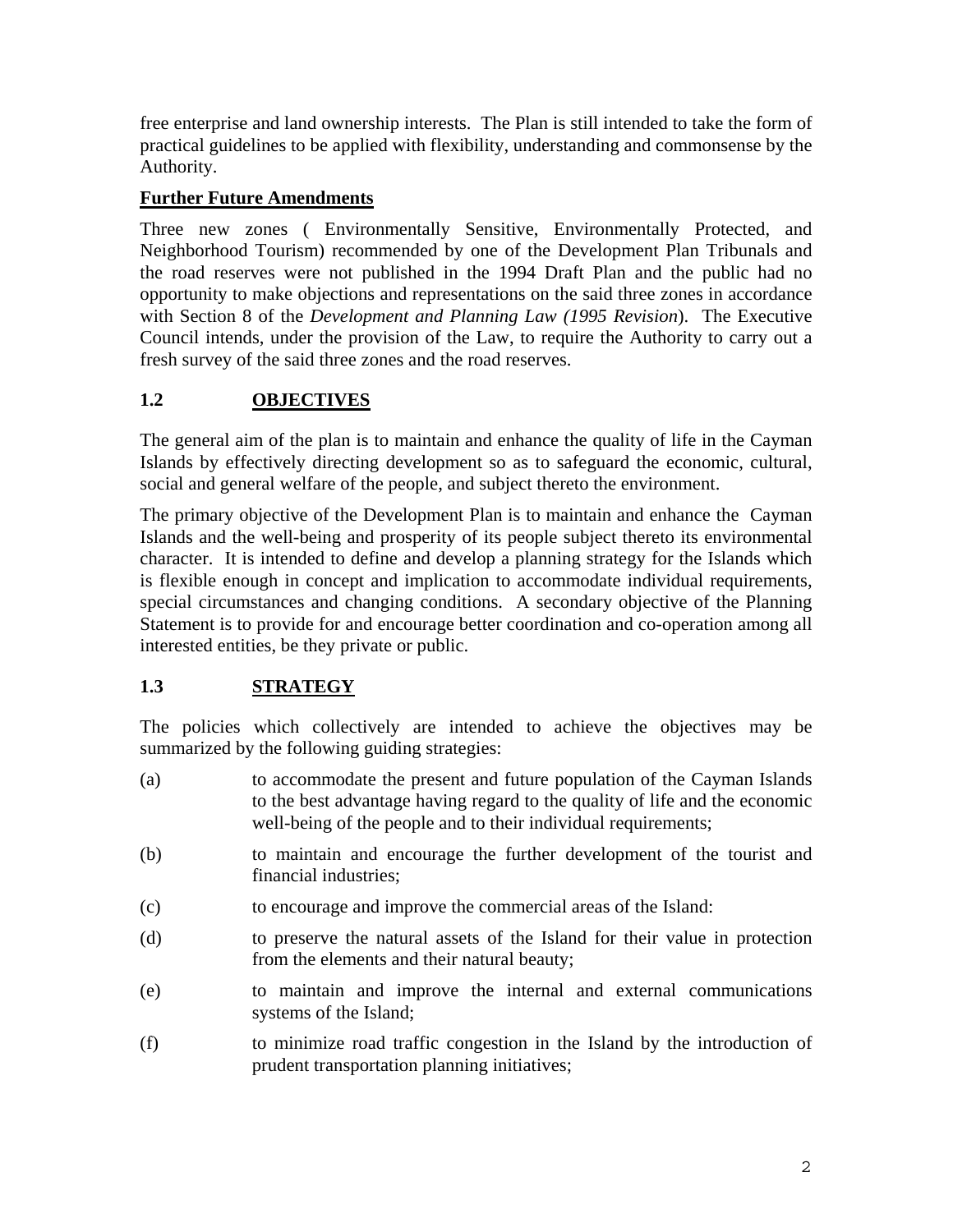- (g) to encourage the necessary conservation of existing fresh water supplies and the development of new sources of supply and distribution together with measures for effective drainage and avoidance of pollution*;*
- (h) to protect areas of environmental significance;
- (i) to encourage the preservation and enhancement of areas and structures of architectural and historical importance and sites of archaeological significance; and,
- (j) to encourage the development of manufacturing industries and to continue agricultural development.

#### **1.4 STRUCTURE OF THE PLAN**

The map shall be read in conjunction with the Planning Statement and designates the following categories of development zones:-

- (a) Agricultural/Residential
- (b) Residential

There are three types of residential zones: Low Density, Medium Density, and High Density Residential.

- (c) Beach Resort/Residential
- (d) Hotel/Tourism
- (e) Commercial

There are three types of commercial zones: General Commercial, Neighbourhood Commercial and Marine Commercial.

(f) Industrial

There are two types of industrial zones: Light Industrial and Heavy Industrial.

- (g) Institutional
- (h) Mangrove Buffer
- (i) Public Open Space
- (j) Historic Overlay
- (k) Scenic Coastline

This Statement sets out the policies which the Authority will apply in each of these zones.

This Statement also sets out policies which the Authority will apply in respect of the above and:-

- (a) land above water lenses,
- (b) natural and community parks;
- (c) roads; and,
- (d) subdivision of land.

irrespective of the zone in which such features may be located.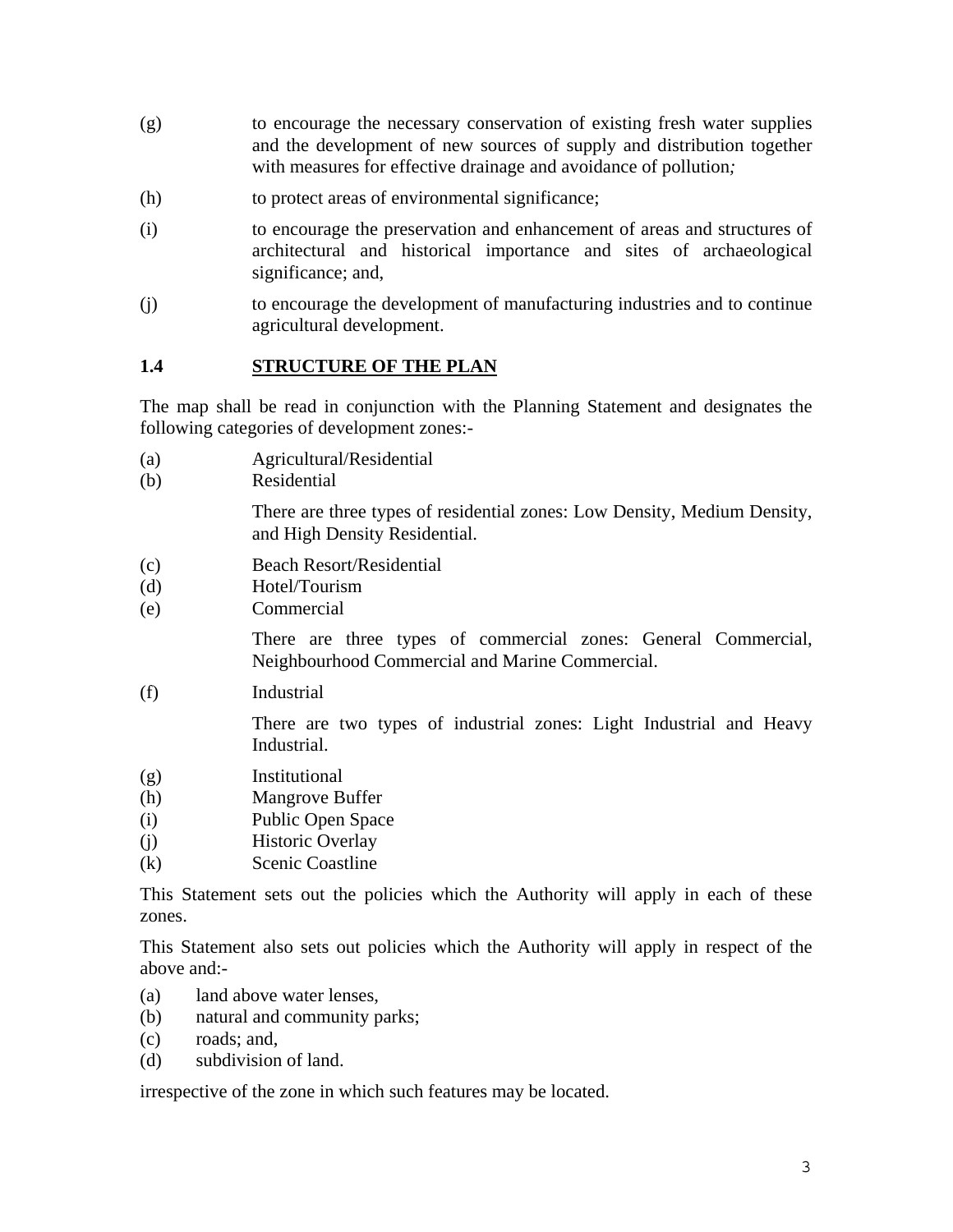The designated land use of each zone is not in any way inflexible. Subject as hereinafter provided, the zoning is intended to indicate the primary land use of each zone, and thus other development may be permitted providing that it can be demonstrated that it will not adversely affect the primary use of the zone.

The map shows the precise boundaries of each zone.

The map also identifies some parcels of lands which may be recommended by the Authority for acquisition, subject to Government funding, which are critical to the implementation of this Plan. These subject parcels pertain to the Public Open Space.

The requirements of the Law, Regulations, and this statement will be applied in considering applications to develop land.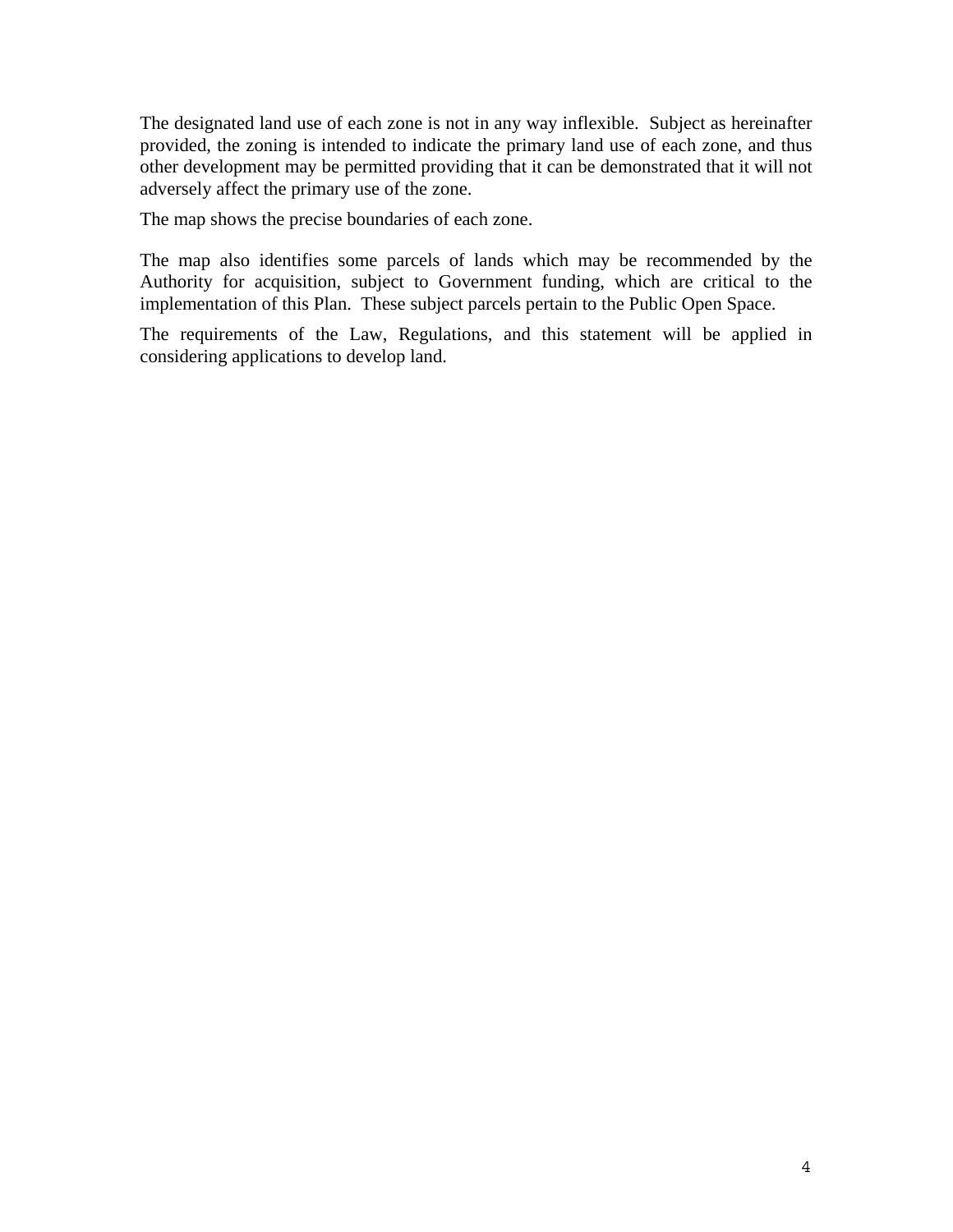#### **PART 2 PLANNING CONSIDERATIONS**

Before stating the policy of the Development Plan, it is necessary to refer, albeit briefly, to several of the features of the Cayman Islands which influence the planning policy. They are:-

- (a) population trends;
- (b) land availability;
- (c) the ecology and environmentally fragile areas of the Island;
- (d) fresh water supplies;
- (e) the need for sewerage and for sewage disposal facilities; and,
- (f) other material considerations.

#### **2.1 POPULATION TRENDS**

Two elements contribute to the change in the numbers and composition of a community viz.:-

- (1) rate of natural increase; and,
- (2) immigration/emigration rate.

The present population of Grand Cayman is concentrated mainly in the western end of the Island. The eastern districts are experiencing very moderate growth with the exception of Bodden Town, the fastest growing district, where growth in the past ten years has averaged about 11% per annum.

#### **2.2 LAND AVAILABILITY**

Ownership of land has always been an important part of the way of life in the Cayman Islands, hence a flexible approach to land zoning has been adopted as the policy of this development plan.

The area of Grand Cayman Island is 76.4 square miles but a substantial percentage of this area consists of "wetlands", namely the mangrove swamps. As explained later in this statement, certain areas of mangrove must be retained since they are performing important ecological, biological and storm protection functions but there remains a considerable acreage of land available for development.

#### **2.3 ECOLOGY**

This extensive subject has elsewhere been studied in depth in many of its aspects. Subject to paragraph 1.2 of this Plan, it is proposed here only to mention briefly the main features of the ecology of the Cayman Islands which must be regarded in planning land use and development.

(a) The beauty of the coral reefs and the remarkable clarity of the coastal waters which are a national asset, may be adversely affected by the operation of dredging the sea bed in certain areas to provide fill material for filling land for development and roads.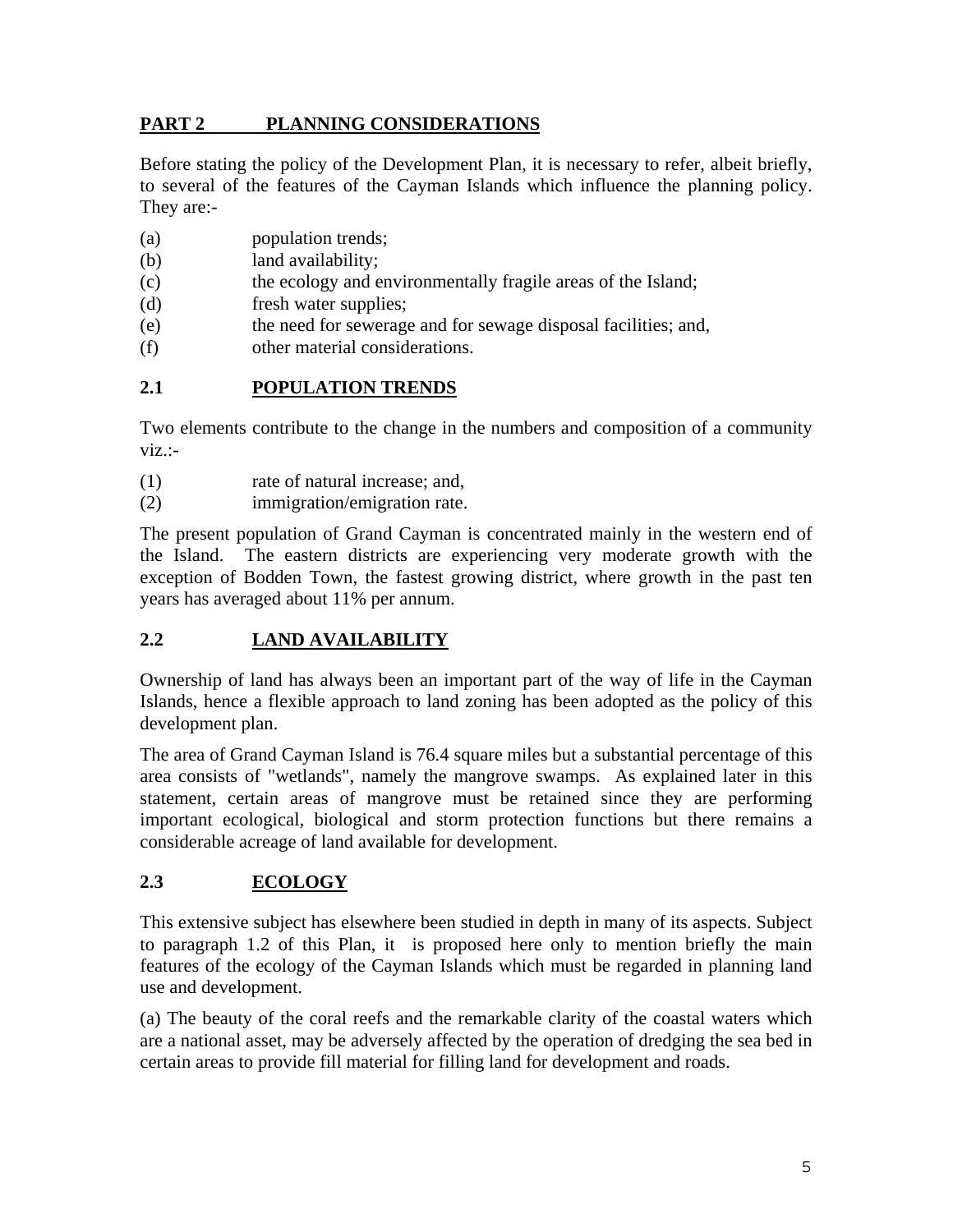A careful balance must be struck between what is a valuable natural feature and a desirable development. Areas of particular concern include the wetlands, virgin forests, and beaches.

(b) A comparable situation arises where developments are proposed in the mangrove wetlands. Consideration must be given to the type of mangrove that would be disturbed, to the ecological and biological effects and to whether the storm and hurricane protection of the Islands would be reduced.

New developments proposed in the mangrove areas or wetlands may be subject to the environmental analysis provisions contained in Appendix 3 and other relevant provisions of the Statement in a manner which enables the Authority to be satisfied that-

- (i) the application site is suitable for the use and form of development proposed;
- (ii) the development will not have a detrimental impact on the natural, human and built environments of the area; and
- (iii) the scale, density and design of development take proper account of a site's physical and environmental characteristics.

(c) The beaches of the Cayman Islands are an important national asset in which the rights of the public must be protected. Steps must be taken to prevent the removal of sand from the beach, to preserve the beach ridge and to control the spreading of litter.

The submission of a comprehensive site analysis report may be required by the Authority in cases where the characteristics of the site and the particulars of the proposal, or the potential impact of development, require closer examination prior to the determination of an application.

#### **2.4 FRESH WATER SUPPLIES**

The principal method of obtaining water for drinking and domestic purposes in the Cayman Islands is by public water supply and the individual collection and storage of rainwater from the roofs of buildings. Under some parts of the Islands there are water lenses, directly supplied by the abundant (60 inches per year) rainfall, into which wells are sunk. The sort of development which is taking place and is likely to continue, i.e. a high proportion of hotels and apartments, makes for heavier per capita consumption and a lesser supply facility than is the case with individual houses, and this, coupled with the demands of industry and a rising standard of living, make it necessary to examine improved methods of fresh water collection, storage and distribution.

#### **2.5 SEWERAGE AND SEWAGE DISPOSAL**

The general method of sewage treatment is by means of septic tanks and biological treatment plants, as approved by the Authority. The more densely populated area of Seven Mile Beach has a public sewer system. All developments situated within the area to which the public sewerage system extends shall be connected to it. As further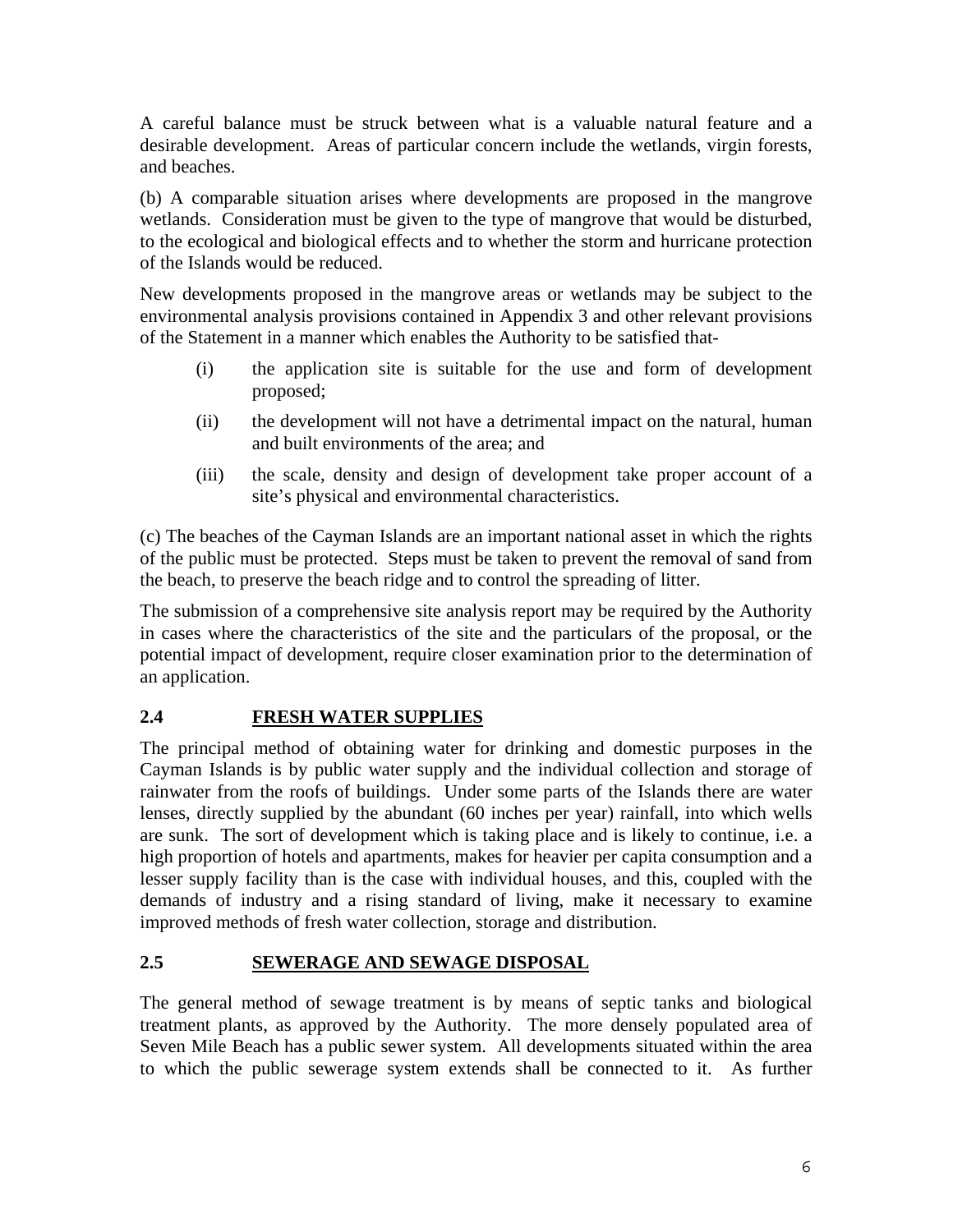development takes place, the public sewerage system may have to be extended throughout the Island.

In areas not provided with public sewerage system, properly designed septic tanks approved by the Authority will be satisfactory for smaller developments. Larger developments will be required to treat their waste water to a higher degree in biological waste water treatment plants approved by the Authority. Protection of the water lenses from contamination by sewage is of particular importance.

#### **2.6 OTHER MATERIAL CONSIDERATIONS**

The provisions for development setbacks are for achieving the following purposes:

- (a) to provide adequate natural light, ventilation and privacy to all buildings;
- (b) to provide amenity space and to facilitate landscaping around buildings;
- (c) to maintain and enhance the quality and character of development fronting a road;
- (d) to provide a buffer between buildings on neighbouring lots; and,
- (e) to avoid or minimise any negative impact the development or use of one lot may have on the occupants of a neighboring lot.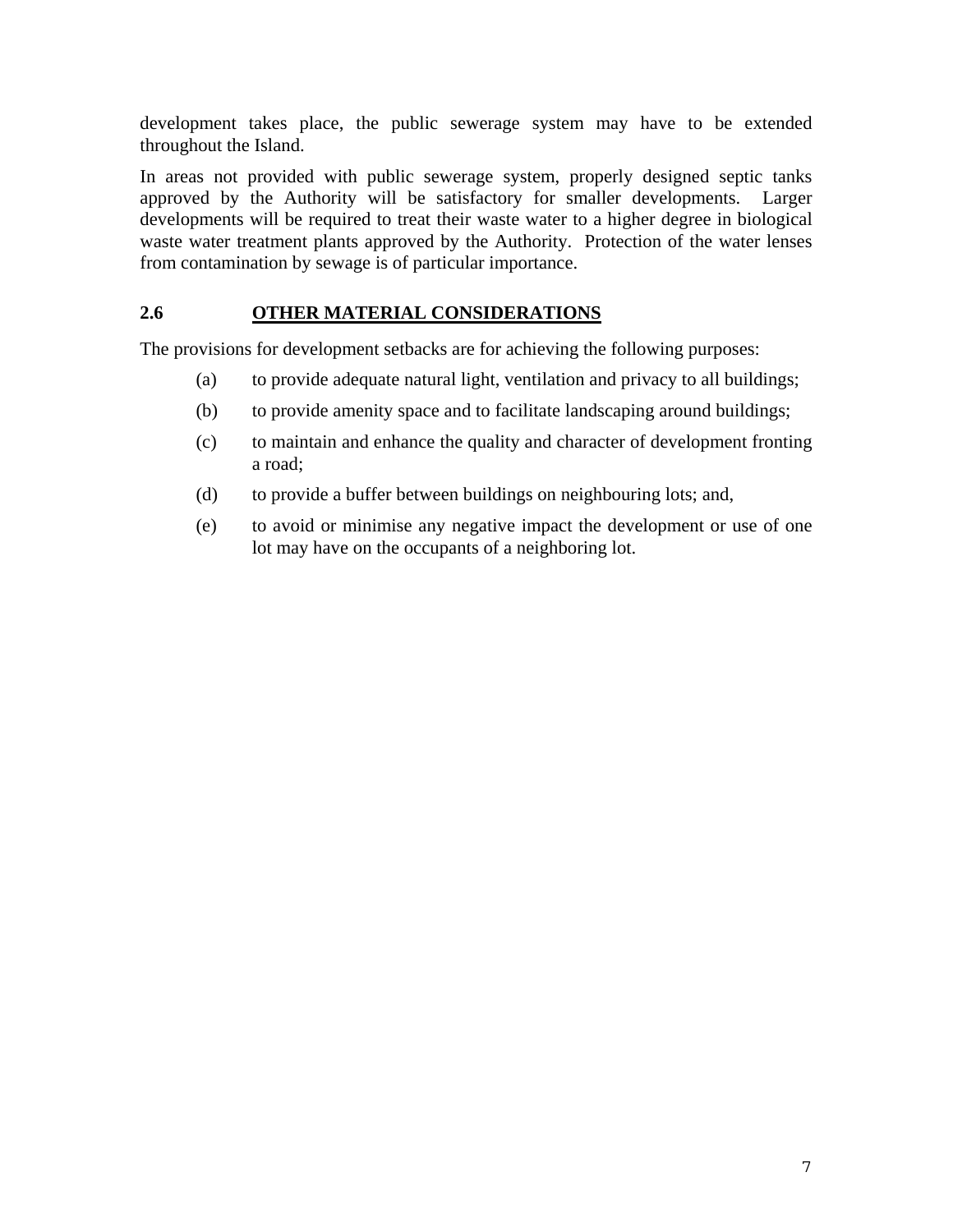#### **PART 3 PLANNING POLICY**

The Authority shall apply the provisions of the Law and Regulations, and other relevant planning provisions of the Statement in a manner which -

- (a) is consistent with the provisions of the Statement which gives the Authority certain powers of discretion with respect to details of planning; and,
- (b) will achieve and satisfy the provisions and purposes set out in each respective zone.

#### **3.01 RESIDENTIAL DEVELOPMENT ZONES**

The map indicates the location of three categories of residential zones, i.e. those intended primarily for low, medium and high density developments, respectively.

In large scale developments, site clearance, earthmoving, parking of workers vehicles on the development, and building operations should be so phased as to ensure that each section of development is completed to a standard acceptable to the Authority before work on a succeeding phase of the development is commenced.

Notwithstanding all other provisions of this statement, no use of land in a residential zone shall be dangerous, obnoxious, toxic or cause offensive odours or noise, or otherwise create a nuisance or annoyance to others.

Planning applications for dwelling units on land zoned for other forms of development will be considered on their merits having regard to the effect they would have on the character of such other area.

#### **3.02 COMMERCIAL DEVELOPMENT ZONES**

Commercial development includes banks, offices, businesses, restaurants, shops, supermarkets and gas stations.

There are three types of Commercial Zones:

(a) **GENERAL COMMERCIAL** - which shall apply to central George Town and permit more flexibility in use because of its maximum site coverage and building height allowance.

(b) **NEIGHBOURHOOD COMMERCIAL** - which shall apply to commercial nodes outside of central George Town and provide for a less intense commercial use, with limits on building heights and site coverage. Neighbourhood Commercial shall include shops, and businesses that service the needs of the community. Smaller scale professional buildings as well as grocery stores are typical uses. This zone shall also allow a mixed use of commercial and residential.

(c) **MARINE COMMERCIAL** - which shall apply to waterfront commercial areas dedicated primarily to marine activities, and shall also include the Port Facility, George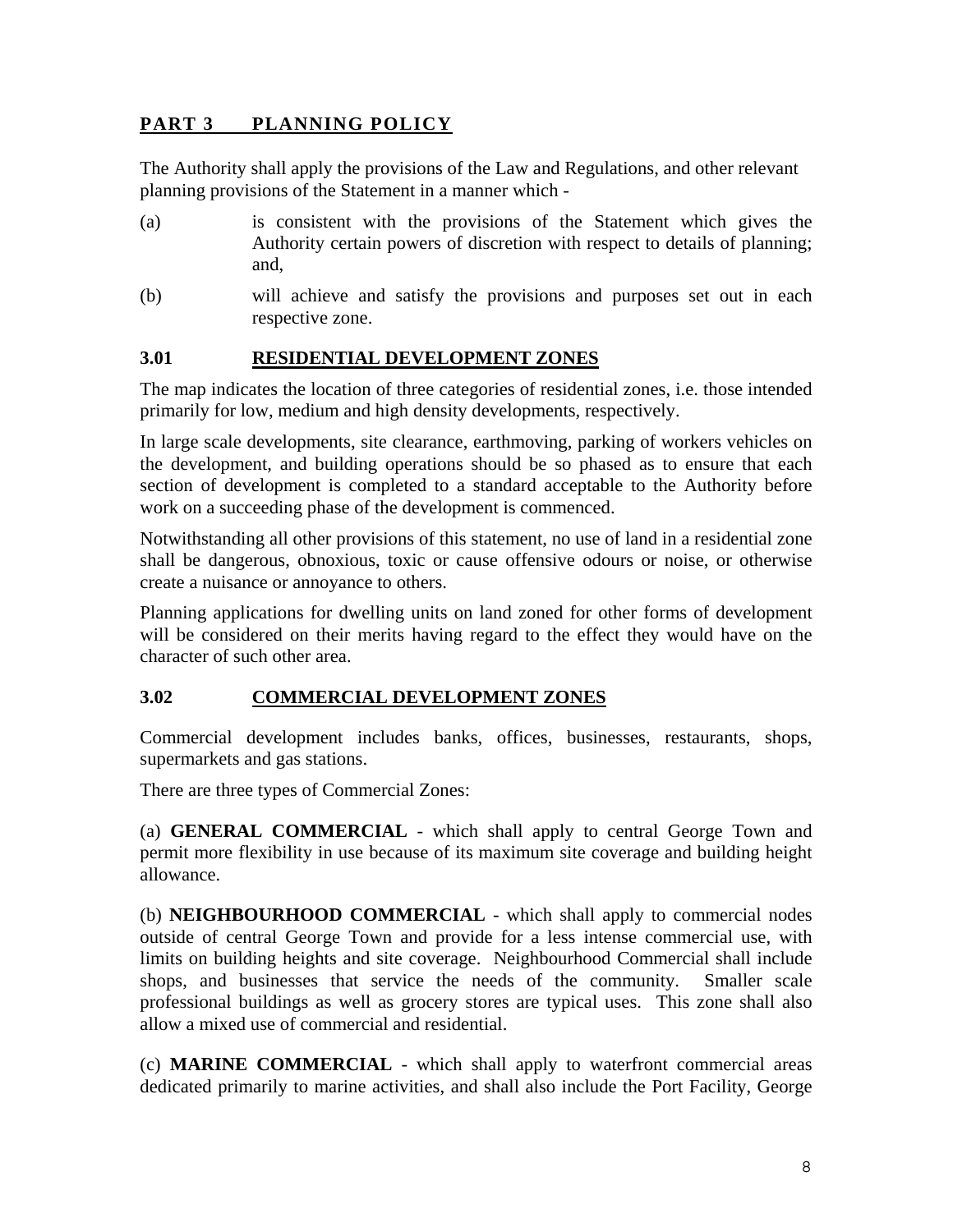Town Barcadere, Jackson's Barcadere in West Bay, and Harbour House Marina in Prospect.

Marine commercial shall include general commercial activities as well as activities associated with ships and shipping, charter boats and dive boats, and water sport operations. Cargo handling and boat repair are two examples of allowable uses.

The Authority will require a standard of design, construction, and landscaping which reflects the local architectural heritage.

#### **3.03 BEACH RESORT/RESIDENTIAL DEVELOPMENT ZONE**

The intent of this zone is to provide a transition zone between the Hotels/Tourism Zones and the Low Density Residential Zone. Development within this zone will generally have the appearance of residential development in scale and massing.

The Authority shall apply the Beach Resort/Residential Zone provisions and other relevant provisions of the Statement in a manner best calculated to ensure -

- (a) that decent, safe and sanitary projects are built to appropriate standards;
- (b) that harmonious and compatible land use with adjacent properties and their zones are achieved;
- (c) that sites and areas do not become overly dense by ensuring that the densities established by the zones is respected;
- (d) that aesthetically pleasing development, designed with sensitivity towards heritage results from the grant of the planning permission.

Allowable development in this zone shall include detached and semi-detached houses, beach resorts and in suitable locations, guest houses, apartments, cottage colonies and other tourist related development.

The Authority when considering applications for planning permission in a Beach Resort/ Residential Zone shall ensure that development provides a high standard of accommodation, amenities and open space. For developments other than a detached and a semi-detached house and a duplex, outdoor facilities such as swimming pools, gardens, sun decks, patios, terraces, and an abundant degree of lush, tropical landscaping, incorporating sufficient screening to provide privacy from adjacent properties.

The Authority shall determine the setback in accordance with the relevant provisions of the Development and Planning Law and Regulations and shall take into consideration the elevation of the property and its environs; the geology of the property; the storm and beach ridge; the existence of a protective reef adjacent to the proposed development; the location of the adjacent development; and, any other material consideration which the Authority considers will affect the proposal.

#### **3.04 HOTEL/TOURISM ZONE**

Development within these zones will include hotel, cottage colony development, detached and semi-detached houses, and apartments. Development will be carefully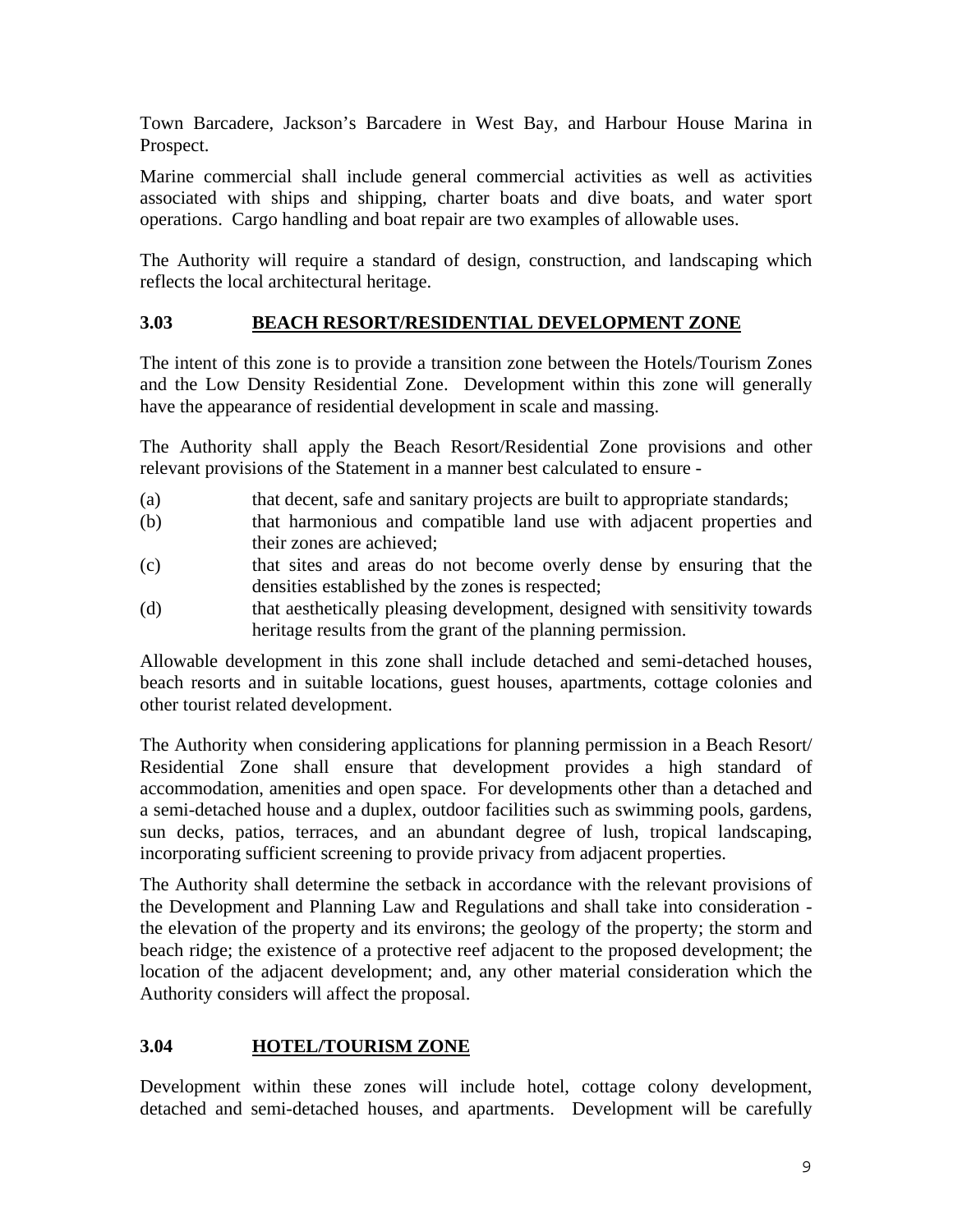regulated to ensure that the needs of the tourist industry are met and that new buildings will in general be related to the needs of the industry.

The Authority shall apply the Hotel/Tourism Zone provisions and other relevant provisions of this Statement in a manner best calculated to -

- (a) provide for the orderly development, expansion and upgrading of facilities required to maintain a successful tourism industry;
- (b) ensure that all development enhances the quality and character of the Cayman Islands' hotels and cottage colonies;
- (c) prevent the over-development of sites and to ensure that the scale and density of development are compatible with and sensitive to the physical characteristics of the site;
- (d) ensure minimal traffic impacts on surrounding properties and existing public roads;
- (e) ensure that waterfront developments are designed to avoid interference with natural coastal processes; and
- (f) ensure adequate allowance for public access to the sea.

The Authority shall take into consideration the characteristics of the form of tourist accommodation proposed and shall be satisfied that the layout, scale and massing of development are compatible with the ecological, aesthetics, and other physical characteristics of the site; and that a high quality of design and landscaping are used.

#### **3.05 INSTITUTIONAL DEVELOPMENT ZONES**

Development within this zone shall include civic and educational buildings, cemeteries, social and recreational facilities. Area requirements such as lot sizes, setbacks and height limitations shall be at the discretion of the Authority.

Religious, social, and educational institutions, including recreational facilities and public and civic buildings, are permissible in any zone where they meet the needs of the community.

#### **3.06 INDUSTRIAL DEVELOPMENT ZONES**

Industrial development will be confined to the areas zoned for that purpose on the map and in residential zones shall be subject to section 3.01. Light industrial development is also permissible in the commercial zones at the discretion of the Authority, but will be required to conform to the setback requirements applicable to the category of commercial zone, as well as other requirements applicable to its own particular type of development.

(1) The **LIGHT INDUSTRIAL** Development Zone shall include -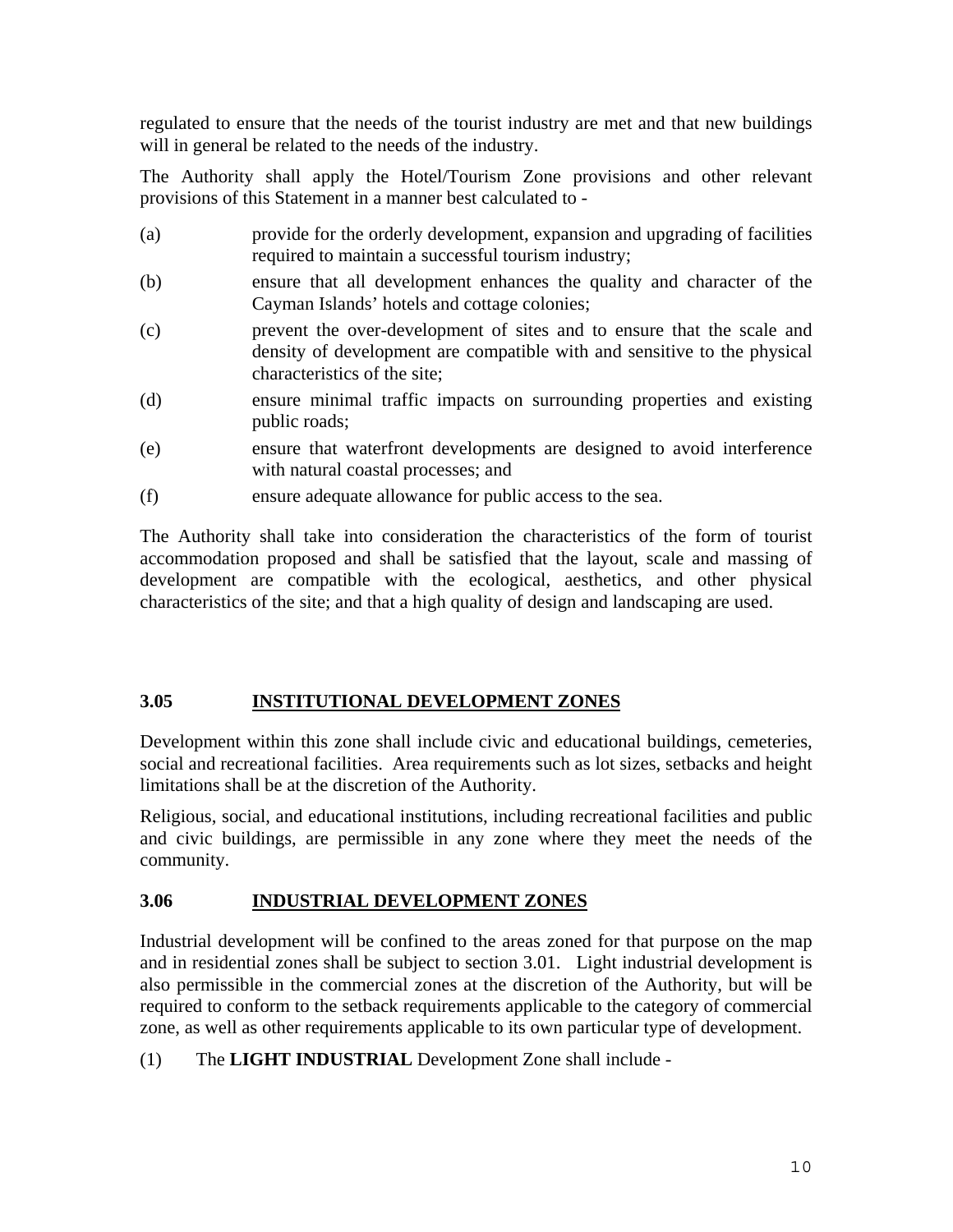- (a) industry linked to or based upon agriculture which may alternatively be located convenient to the agricultural activity with which it is associated;
- (b) industry which is linked to or based upon fishing, boating, sailing and related activities may alternatively be located conveniently to the activity with which it is associated;
- (c) light industry linked to the needs of local communities may be alternatively located conveniently within a residential area, subject to paragraph 3.01 of this statement;
- (d) light industrial uses shall include storage and warehousing; bulk wholesale; agricultural processing; and research labs; and
- (2) The intensification of non-conforming forms of development shall be discouraged and strictly controlled in order to reserve industrial land for future industrial purposes.
- (3) The Authority shall require an acceptable standard of layout, design, construction and landscaping.
	- (a) Industrial buildings and structures, and areas for storage, waste disposal, parking and loading shall be screened from public roads and adjoining non-industrial properties.
	- (b) The Authority will require an acceptable standard of layout, design and construction and a high order of landscaping to achieve this.
	- (c) The Authority may require reasonable provisions for integration of the development into its surroundings.

#### **3.07 PUBLIC OPEN SPACE ZONE**

Public Open Space is land in which Government has acquired, or is proposing to acquire, rights of ownership or use for the benefit of the public. New acquisitions will normally be in accordance with the provisions of the Law or by agreement but, where alternative solutions cannot be found, acquisition by Government may be necessary.

The land shown as public open space on the map includes:

land already owned by Government including playing fields, public beaches, public parks and established public rights of way;

land which it is intended to acquire or in respect of which new negotiations may be carried out;

any other land whether publicly or privately owned to which the public has certain existing rights.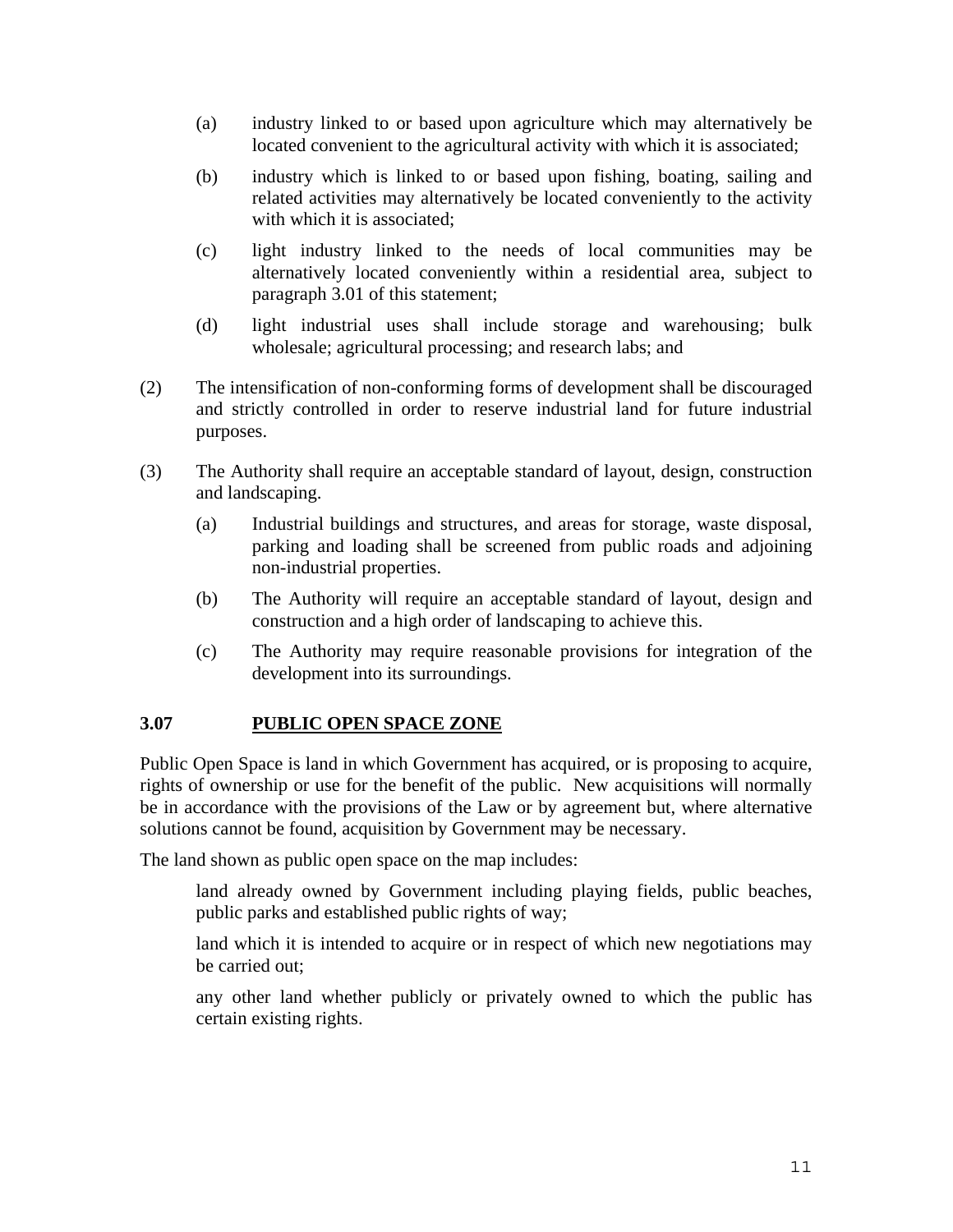#### **3.08 MANGROVE BUFFER ZONE**

The policy for Mangrove Buffer Zones will comprise and be subject to control of development in the following ways: - Red and predominantly red mangroves in the area defined on the map as Mangrove Buffer will be protected from development except in exceptional circumstances.

#### **3.09 AGRICULTURAL/RESIDENTIAL ZONE**

These lands are designated on the map and shall be preserved primarily for agricultural and residential uses, and shall include the following:

- (1) Agricultural and single family residential uses shall be allowed in this zone.
- (2) Multi-family, commercial, or industrial uses shall not be permitted unless they are agriculturally dependent.
- (3) Land in its natural state may also be included in the Agricultural/Residential zone because of its correlation contribution to water and soil quality and rustic ambiance.
- (4) Institutional development may also be permitted in this zone. Other uses may be allowed if they are concomitant to the primary use.

#### **3.10 SCENIC COASTLINE ZONE**

Certain lengths of the coastline which have been identified as being of high landscape or scenic value forming a particularly attractive feature of the Island are designated as Scenic Coastline and will be subject to the following provisions:-

- (1) the land will be conserved basically in its natural state,
- (2) the ownership of the land will not be affected,
- (3) development which is consistent with the policies of this Statement will be permitted.

It will be the duty of the Authority to ensure that the open character of scenic coastline land is preserved, in particular, that of the beaches, and also to safeguard the public's right to use the beaches and to gain access to them through public rights of way. The panoramic views and vistas provided by these coastlines are natural assets which are to be safeguarded for present and future generations.

#### **3.11 HISTORIC OVERLAY ZONE**

The purpose of the Historic Overlay Zone is to promote and encourage the perpetuation of historic buildings and structures with the underlying zone remaining in effect. Development will be strictly controlled to conserve the Cayman Islands historical and architectural heritage.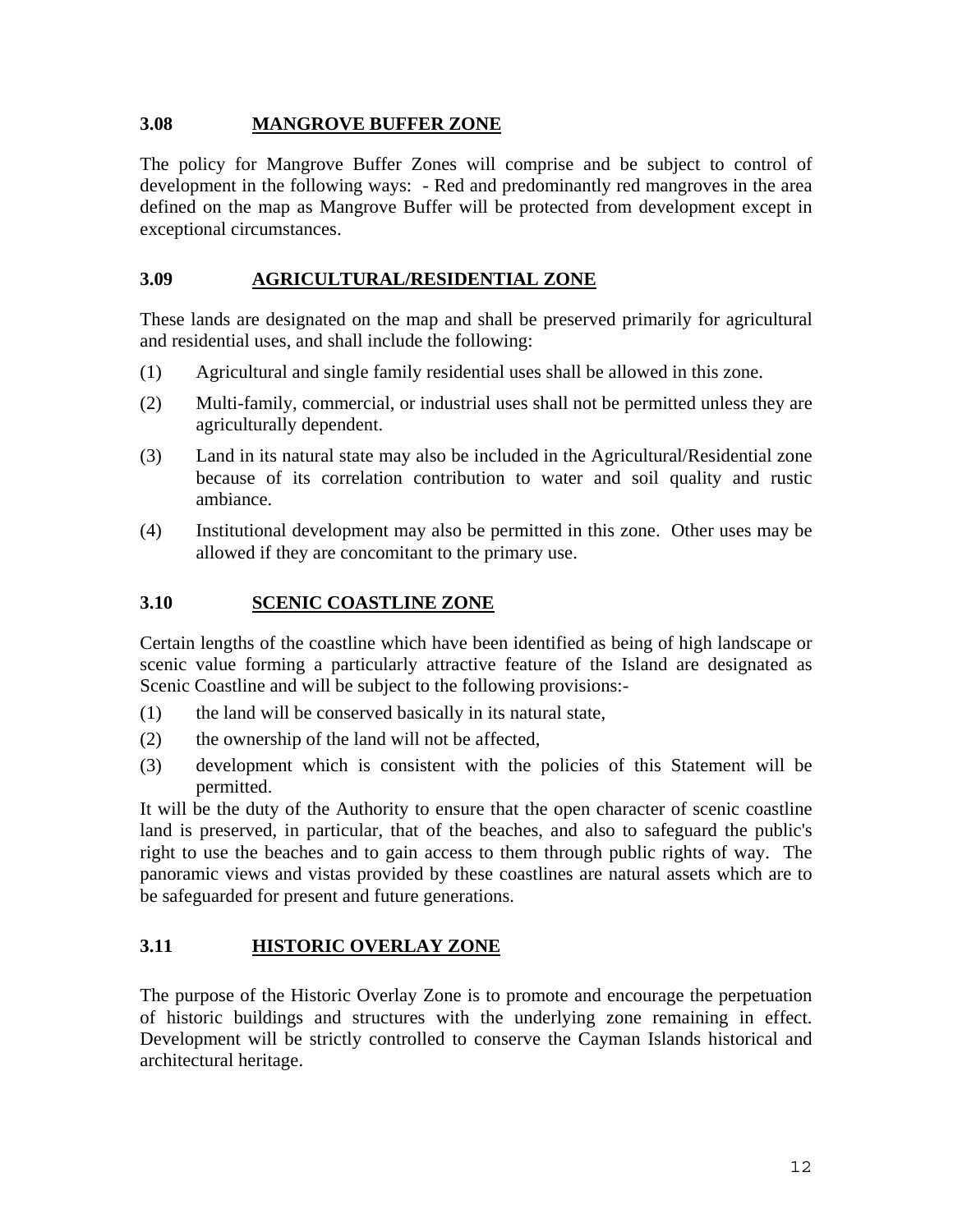Subject to the Development and Planning Law and Regulations, the Authority shall apply the Historic Overlay Zone provisions and other relevant provisions of the Statement in a manner best calculated to -

- (a) preserve and protect the established historical, architectural or cultural character of the area;
- (b) preserve any significant aspect, appearance or view of the area; and
- (c) preserve and protect any prospect or view, being an environmentally important prospect or view, from any public area.

#### **3.12 LAND ABOVE WATER LENSES**

The policy in respect of proposals for development on land above water lenses will be that:-

- (1) residential development will in general be permitted over a water lens,
- (2) agricultural development will in general be permitted over a water lens,
- (3) an industrial development will be permitted over a water lens only in the following circumstances:
	- (a) if the development is a small industrial land use and,
	- (b) if it requires a supply of water readily available and,
	- (c) if it can be demonstrated that this facility cannot be provided elsewhere on the Island.

Strict conditions will be imposed to ensure that the water in the lens will not be contaminated by the development or by the effluent therefrom, and that the quantity of water used will not deplete the lens to the disadvantage of existing or future users.

#### **3.13 NATIONAL AND COMMUNITY PARKS**

National and community parks will be identified on the map. It is recommended that some of these be developed by joint public / private partnerships.

#### **3.14 ROAD REQUIREMENTS**

The existing network of public roads for which Government is responsible for maintaining will continue. Subject to the availability of funds, government will consider constructing a number of collector and arterial roads to relieve the more populated areas where the needs of through traffic are in conflict with those of local residents. The lines of proposed new public roads and the extension of private roads are shown in diagrammatic form on the map.

In making decisions on planning applications, the likely requirements of land for new public roads and road improvements shall be taken into account.

Government will consider assuming responsibility of private roads when they have been constructed and maintained to an acceptable standard or where there is evidence of common use by the general public.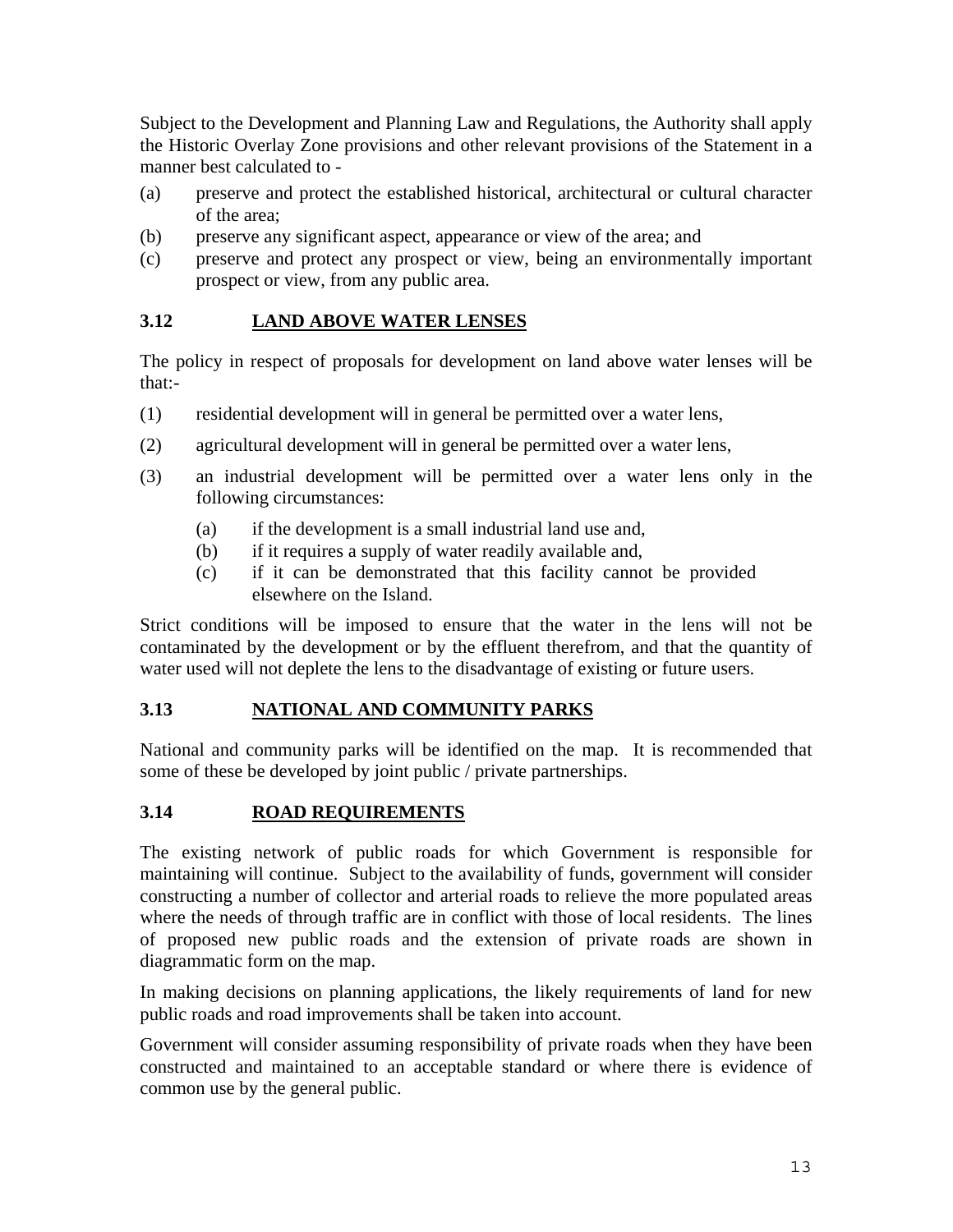Applicants shall be encouraged to utilize and share existing roads in a subdivision in order to avoid the duplication of roads and to promote a more efficient use of land, and in this regard, the Authority may require an applicant to fully investigate such options and to report back to the Authority prior to the determination of an application for a new road in a subdivision.

#### **3.15 SUBDIVISION OF LAND**

The Authority shall apply the subdivision of land provisions and other relevant provisions of the Statement in a manner best calculated to -

- (1) ensure that the layout and design of subdivision proposals are sensitive to a site's physical and environmental characteristics;
- (2) make the most efficient use of land designated for the intended purposes; and
- (3) prevent the unnecessary fragmentation of large tracts of open land.

In considering a draft plan or an application for a subdivision, the Authority shall have regard, among other matters, to the health, safety, convenience and welfare of the future inhabitants

Normally land shall not be subdivided unless it is suited to the purpose for which the subdivision is intended.

The subdivision of land encompassing important or prime agricultural land shall not, except in exceptional circumstances, be permitted where it may -

- (a) fragment into separate lots neighbouring fields which function as a farm unit or agricultural holding; or
- (b) result in good quality arable land being taken out of production.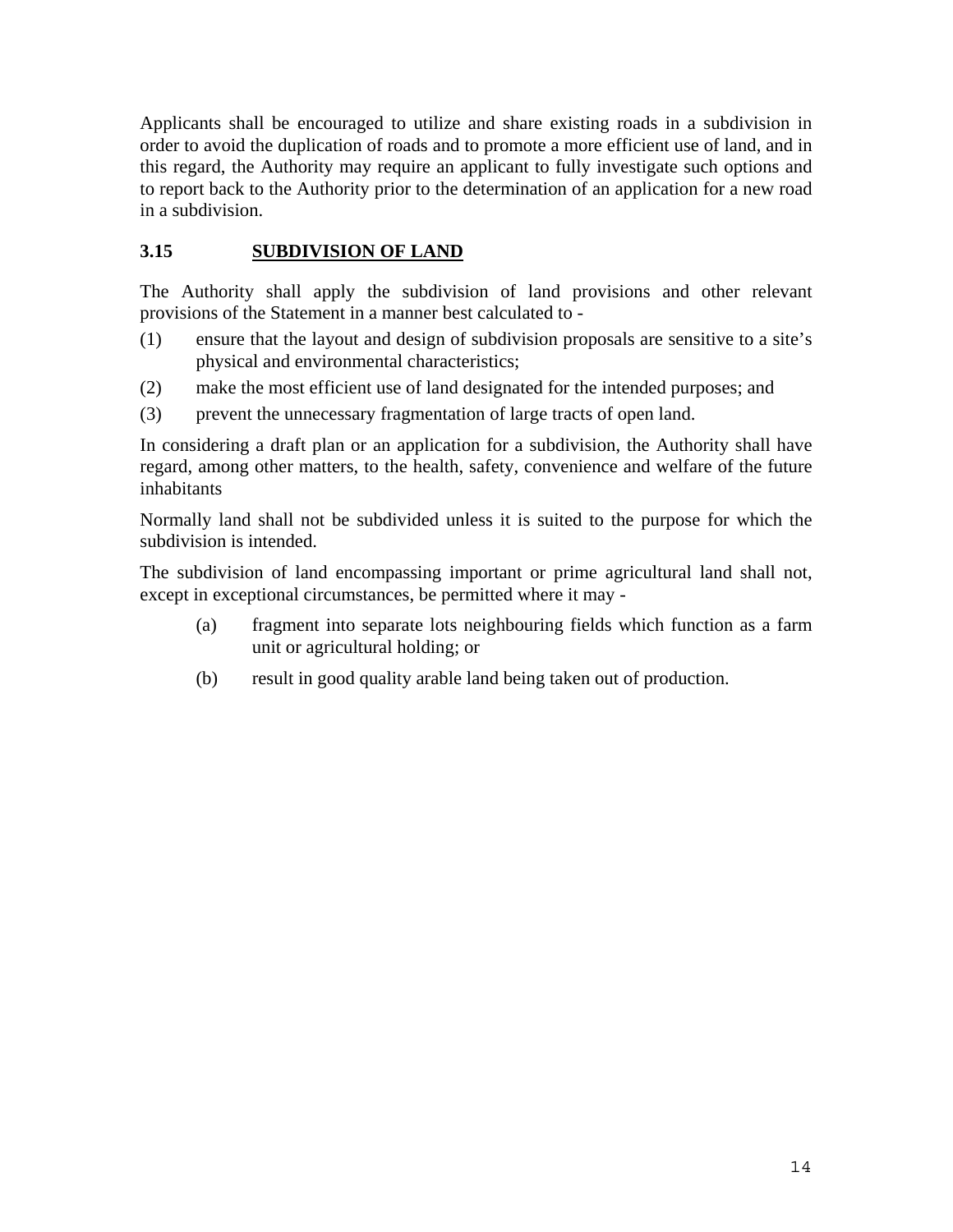# **APPENDIX 1 THE DEVELOPMENT PLAN 1977**

### **GUIDELINES FOR DEVELOPMENT CONTROL IN CAYMAN BRAC**

Resulting from the objections which were received in 1975, the Tribunal recommended that specific guidelines were needed for Cayman Brac and Little Cayman rather than a full scale development plan. It is, however, the Government's intention to produce plans for Cayman Brac for the near future*.*

Notes on discussion between the members of the Development Control Board, the members of the local committees appointed to consider the plan and the members of the planning team on the 18th and 19th April 1975 and on 24th May 1975.

- 1. It is recognized that the development and planning problems of Cayman Brac and Little Cayman will require different treatment from those in Grand Cayman.
- 2 . The Development and Planning Law recognizes this fact by providing for a separate Development Control Board and makes special provision for representations and alternative draft plans and proposals under the Law.
- 3 The following proposals and considerations are submitted by the Development Control Board in consultation with members of the public of the two islands for incorporation in this Statement.
- (a) The people of Cayman Brac and Little Cayman believe that a system of free enterprise is best suited to their needs at this early stage. A flexible set of guidelines is required which permits the people of the islands discretion in their planning, until the final pattern of development is determined, through their representatives of the Development Control Board.
- (b) Any person's existing rights of property must not be taken away through zoning or other regulations.
- (c) It is recommended that underdeveloped land in the Bluff area of the Brac should be developed in the light of circumstances of each case as projects come before the Development Control Board in the Brac.
- (d) The following GUIDELINES should be used in assessing any proposal on the Bluff:
	- (i) It is recommended that wherever practical agricultural land (locally known as mouldy land) will be retained for present and future use for pasture of horticultural purposes.
	- (ii) Adequate road access through the whole length of the Bluff should be provided whether for agricultural or residential purposes. A survey of such a road was prepared by the P.W.D. and should be re-examined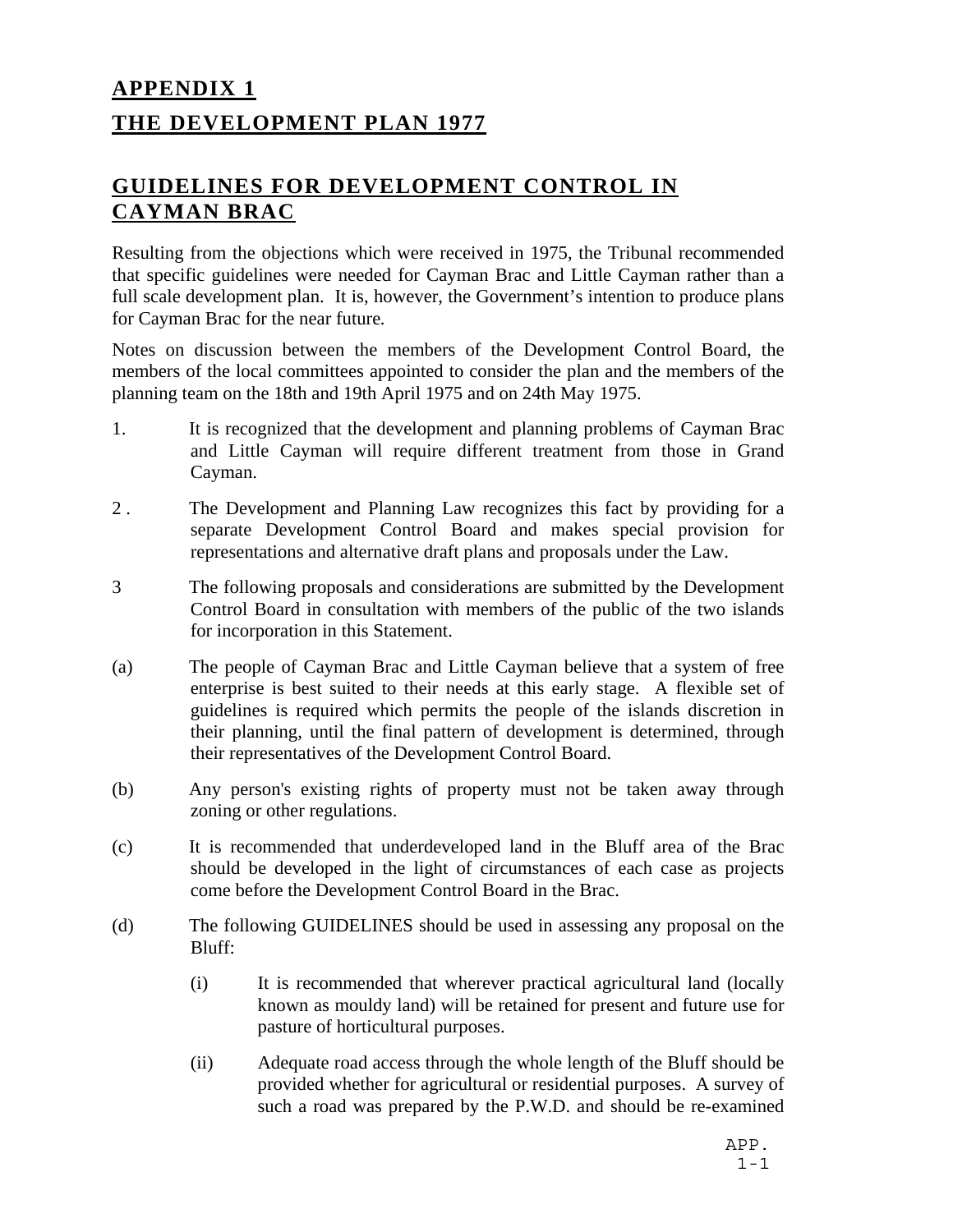immediately for adoption wherever it is practical to do so. It is desirable that rights of way should be granted without charge to permit development on either side of the road whether for public or private purposes.

- (iii) It is recognized that the Bluff is a unique feature of Cayman Brac and an important attraction to visitors. Every effort should therefore be made to retain the unspoiled visual aspect of the cliff face of the Bluff. The setback in each case is to be determined by the Development Control Board and each application will be dealt with on its merits.
- (iv) It is recommended, wherever possible that sufficient access be provided at the top of the Bluff to permit the public to enjoy the scenic views along the Bluff edge. This can be done as the Bluff is developed and as suitable opportunities occur over the period of this Statement.
- (V) The people of the Brac believe that the Bluff is needed for residential use in view of the potential danger of hurricanes on the low lying land and the limited amount of such low land available for residential and other development purposes.
- (vi) Particular care should be taken in the siting of septic tanks near the edge of the Bluff to avoid potential leakage and pollution of low-lying land and water supplies. Septic tanks should be of a high standard as recommended by the Department of Personal Health Services.
- (e) The following points have been agreed with regard to the control of foreshore and including ironshore.
	- (i) Ironshore should be left wherever it is practical to do so in its original condition.
	- (ii) Individual owners are permitted ownership of land down to the water front and foreshore will be left free from obstructions to permit the public to walk along it.

Sand beaches will be treated in a similar manner. At the discretion of the Board, sufficient access to the beach will be provided alongside any major development such as a hotel and at intervals along the coast to ensure that the public have access to the beach areas and in order to retain and enhance the development value of the land not directly fronting the sea.

(g) Land designated for industry around the Creek should be modified and reduced in size in consultation with the Planning Board so as to avoid any conflicts with potential residential development in this area. It should show initially the area required for the operation of the harbour and related activities and provide for any future expansion of the harbour area.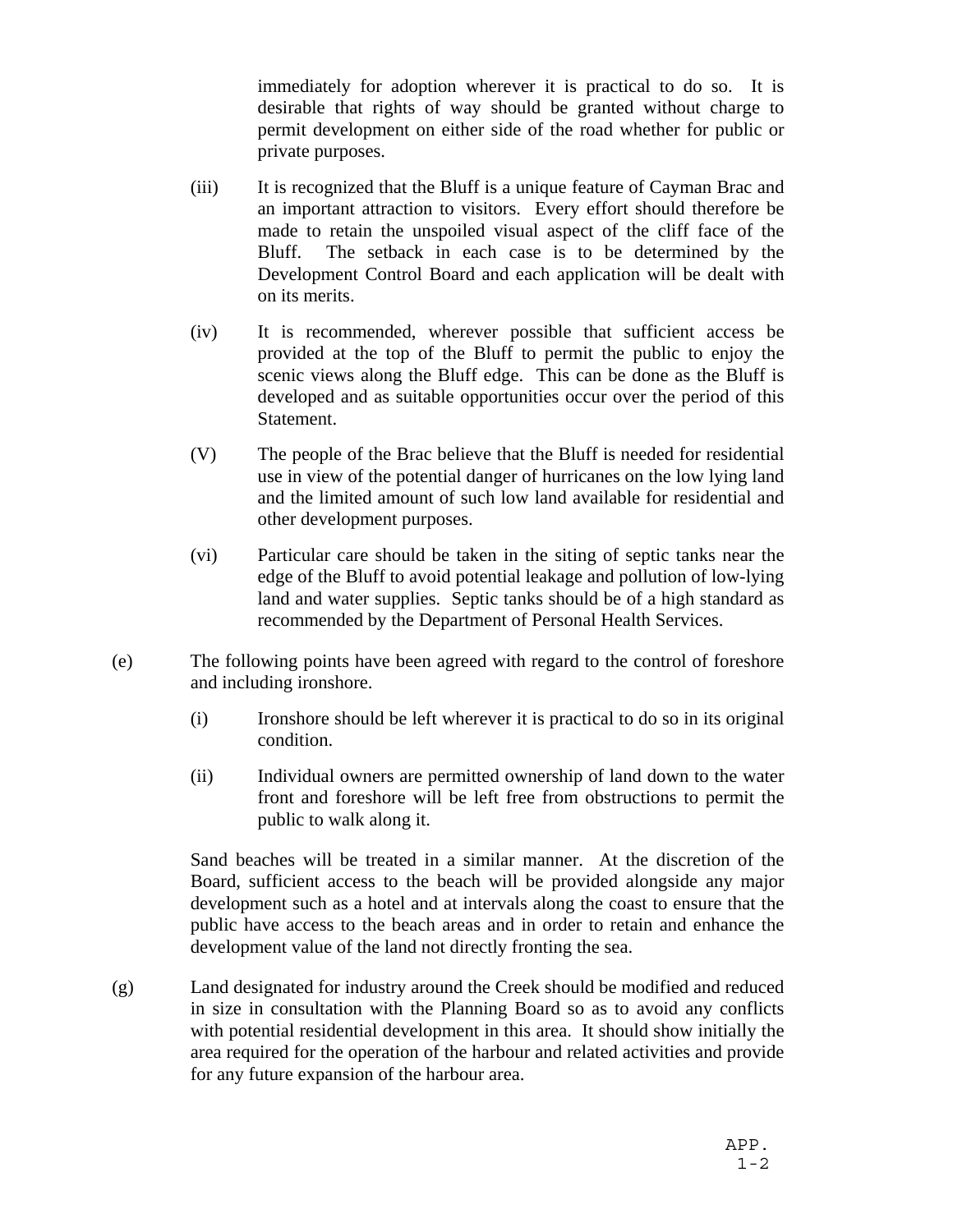(h) Should there be any other industrial development in the Brac a suitable area will need to be readily available for such development.

> The Board will consider further where this might best be located in relation to appropriate transportation requirements by air or sea and the availability of infrastructure.

(i) It is recognized that local commercial development such as shops, services and offices need to remain adjacent to existing communities.

> No regulations to change these arrangements would be acceptable to the people of the Brac. New developments for local needs should be permitted where they do not interfere with local residential requirements. The Development Control Board will consider where facilities should be most conveniently provided for any major commercial development which might be attracted to the Brac.

- (j) It is recommended that the same provisions be made for residential development on the low lands as for the Bluff in order to protect the existing interests of individual owners. Residential development should be permitted at the discretion of the Development Board bearing in mind the need to keep sufficient agricultural and horticultural land and a sufficiently open aspect to the sea.-
- (k) The hotel areas on the South Coast should be reviewed. Potential hotel projects should be allowed for on the South Coast. This area could be of considerable benefit for tourism and it is recommended that as much as possible of this section of the South Coast within the reef should be designated for potential tourist purposes subject to there being adequate public access to the beaches for residents.
- (l) Proper locations for the disposal of solid waste including cars should be made. Parts of the pond near the airport should be investigated for this purpose by the Department of Personal Health Services for use as a controlled landfill for solid waste. A separate location may be required for the disposal of old vehicles.
- (m) The lagoon adjacent to the airport should be landscaped.
- (n) All Government Buildings are to be subject to the guidelines of the Development Control Board.
- (o) Investigation should be made of the harbour potential of South Channel as an alternative harbour and boat facility to the Creek especially in certain weathers. The necessary safeguarding of land around this area should be made to permit any future harbour or port development.
- (p) The Public Open Spaces should include the Cay at West End of the Island with an access thereto.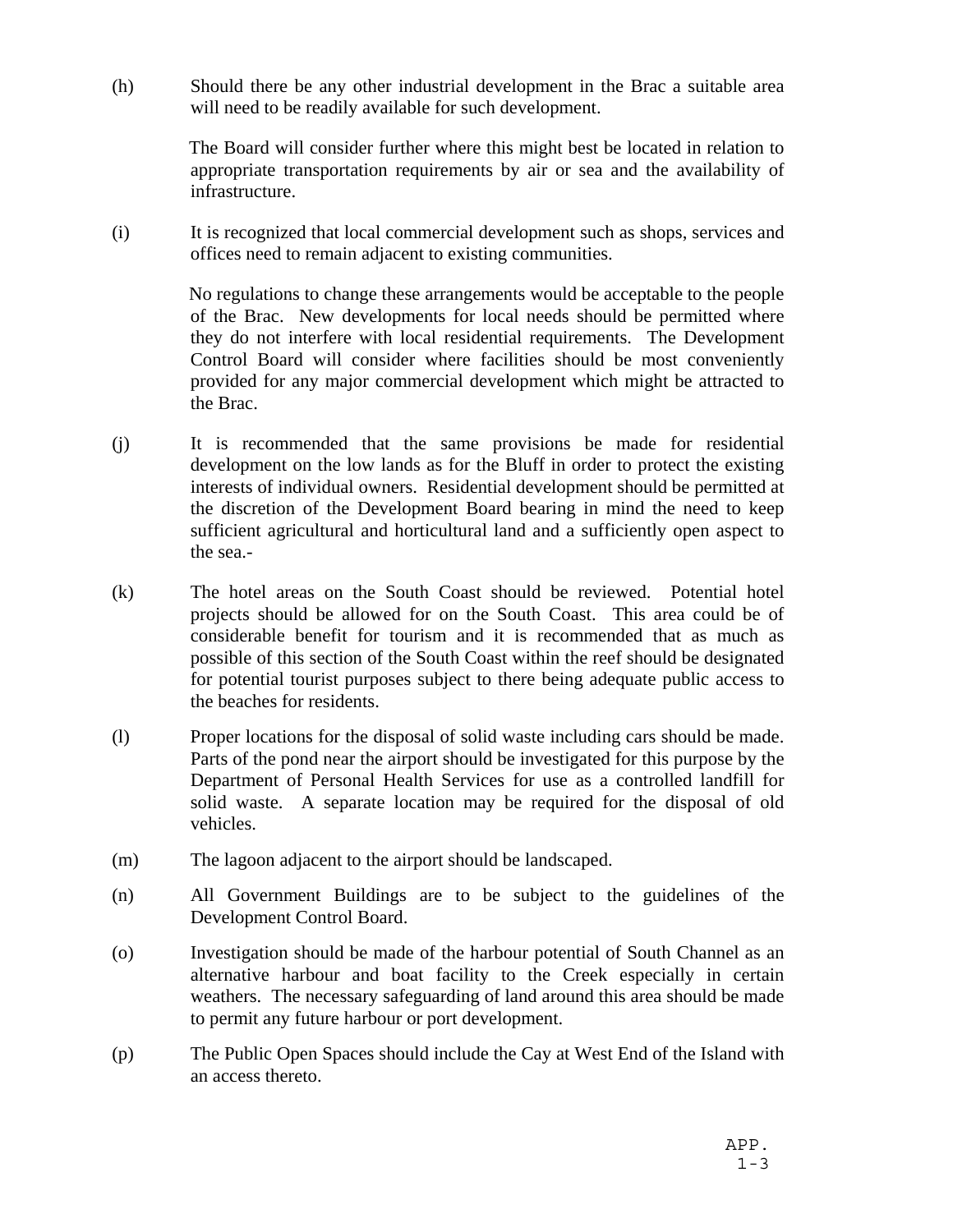- (q) The road to join Rock Turn to Tibbetts Turn should be reconstructed and incorporated into any development programme for the island.
- (r) Careful consideration should be given to preserving the detached rocks known as "cays" for their scenic and landscape value when planning developments anywhere in the Brac.
- (s) Measures should similarly be taken to identify, protect, preserve, explore and evaluate the valuable caves on the Brac which are of importance for their scientific and tourist interest.
- (t) Rights of way and extensions of the public road should be ensured to gain access to the scenic areas and beaches.
- 4 The above proposals and recommendations are submitted by the Development Control Board after consultation with the people and committees appointed by them.
- 5 The general principles set out above should apply to Little Cayman where appropriate but further considerations of the development problems of Little Cayman are set out in a separate memorandum. Additional considerations will therefore be submitted in respect of Little Cayman.

CAYMAN BRAC 28TH May, 1975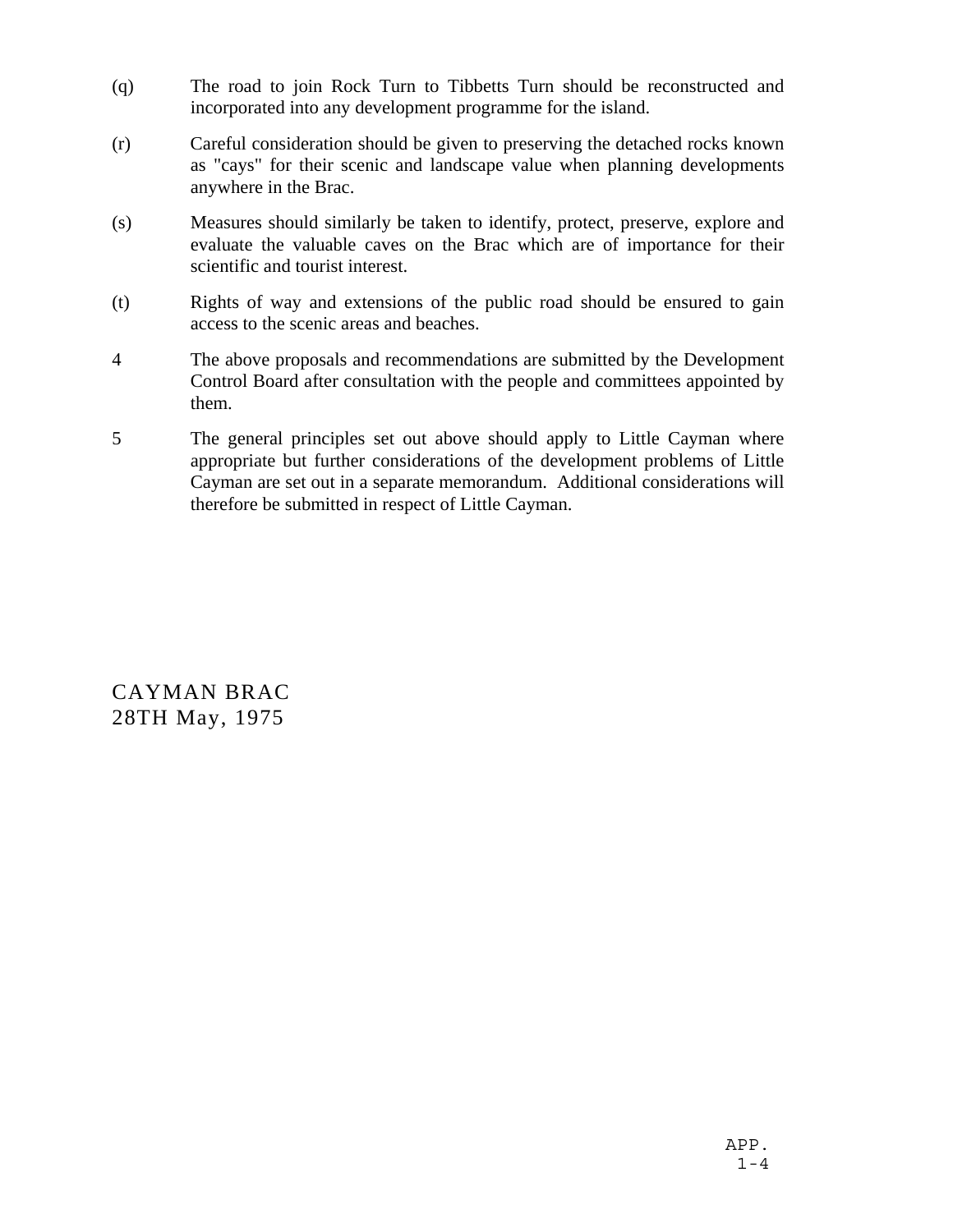# **APPENDIX 2 THE DEVELOPMENT PLAN 1977**

### **GUIDELINES FOR DEVELOPMENT CONTROL IN LITTLE CAYMAN**

Resulting from the objections which were received in 1975, the Tribunal recommended that specific guidelines were needed for Cayman Brac and Little Cayman rather than a full scale development plan. It is, however, the Government's intention to produce plans for Little Cayman for the near future*.*

Following discussion by the Development Control Board on 24th May 1975 and with the members of the planning team, the following proposals are put forward for consideration in a new land use plan for Little Cayman.

- 1. The road round the island should be improved to a more adequate standard without destroying the tourist attraction of the island. A beginning should be made with the road along the South coast.
- 2. Steps should be taken to assess the value of the mahogany trees on the island whether for their economic value or their attraction to visitors. The possibility of developing the area for other tropical plants as a visitor attraction should be investigated also. Access to these and other areas of interest on the island should be considered after appropriate investigation and study has taken place.
- 3 The tarpon lake should be developed as a visitor attraction. It should at the same time be protected to ensure that its attractions continue to be available in the future. It should be acquired as a public park and protected area.
- 4. East Point should be investigated for its potential as an area of the greatest natural beauty for visitors and the people of the islands. Any development should take special care to protect the interests of the public to have access to and use of the beach and other natural amenities in the area of East Point, Sandy Point and Snipe Point.
- 5. The airstrip should be improved to ensure that the island is readily accessible to the people of the island and to visitors on regular flight schedule.
- 6. The general considerations set out for the Development of Cayman Brac will apply in Little Cayman in the following way:
	- (a) The principles outlined in paragraphs 1, 2 and 3 (a) (b) and (c) of the notes on Cayman Brac apply equally to Little Cayman.
	- (b) The guidelines for the development to the Bluff area in Cayman Brac are not appropriate in all respects and the following suggestions are put forward for conditions on Little Cayman.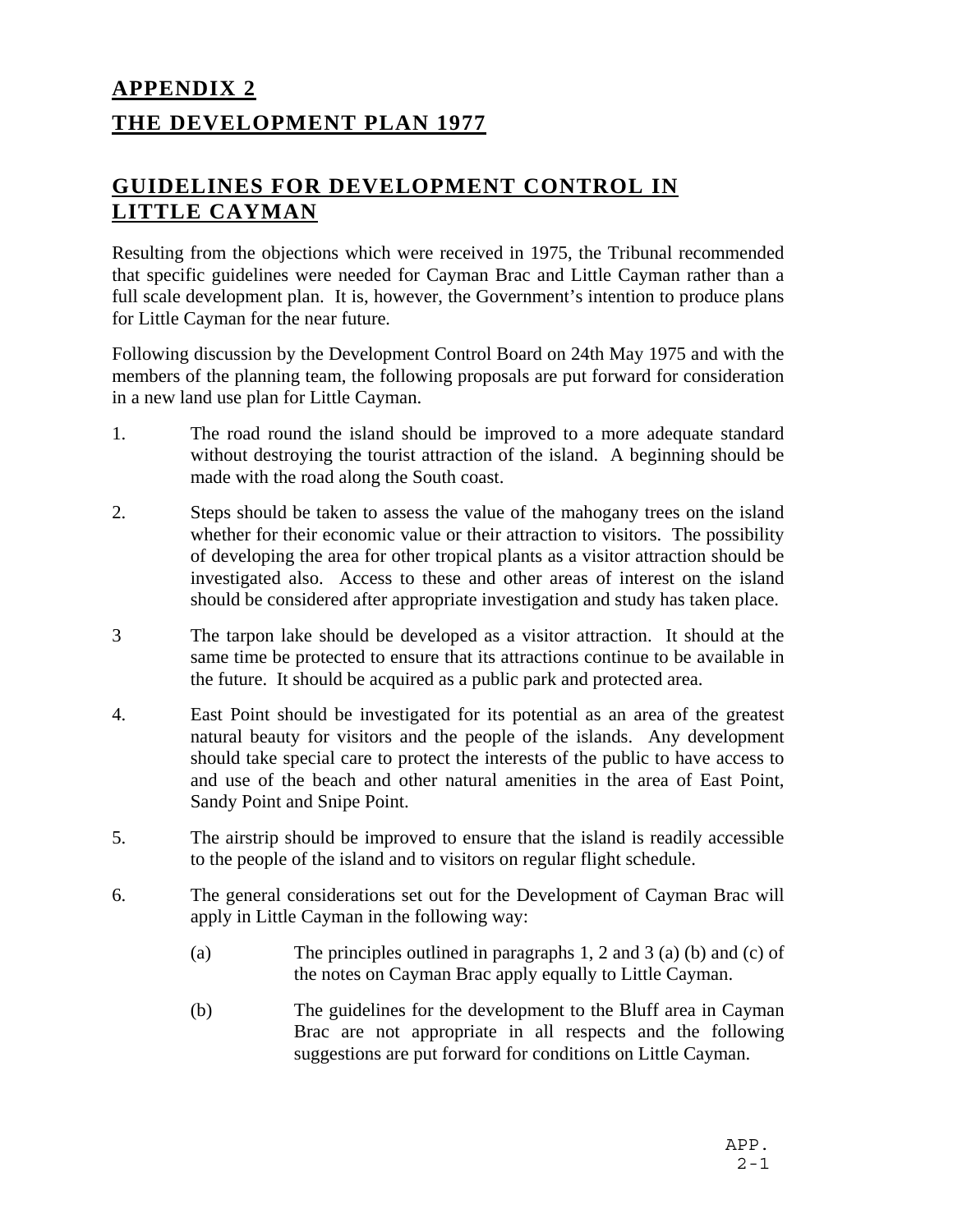- (i) Wherever possible agricultural land will be retained for present and future use as in the case of the Bluff -
- (ii) It is recognized that Little Cayman is considered a unique island. Every effort should therefore be made to retain its unspoiled character and to make it an attraction for persons interested in natural life. Selected development would encourage such persons to visit Little Cayman. Development should be in harmony with the unspoiled character of the island. Positive efforts should be made to attract the right type of visitor who appreciates natural life and the unspoiled character of Little Cayman.
- (iii) It is recommended that careful access should be provided to the natural features of the island to enable visitors to enjoy the natural life which is available without jeopardising these natural assets.
- (c) Sections 3 (e) and (f) of the notes on Cayman Brac apply equally on Little Cayman (ironshore and beaches).
- 7. Should the oil terminal proceed as planned care should be taken to ensure that it is fitted in to the island to minimise its impact on the physical environment and to keep the island an attraction for the sake of its natural beauty and wild life.
- 8. In the case of hotel development care should be taken to keep the natural amenities including beach and shore available for the public. It is suggested that suitably designed hotels be encouraged in the area of South Hole Sound and East Point. Other proposals for development would be considered in accordance with the principles laid down for the development of the two islands but special care must be taken to avoid indiscriminate opening up of the island if prime assets are not to be lost.
- 9. Investigation should be made of the harbour needs for Little Cayman whether in South Hole Sound or along the Salt Rocks.

CAYMAN BRAC 28TH May, 1975